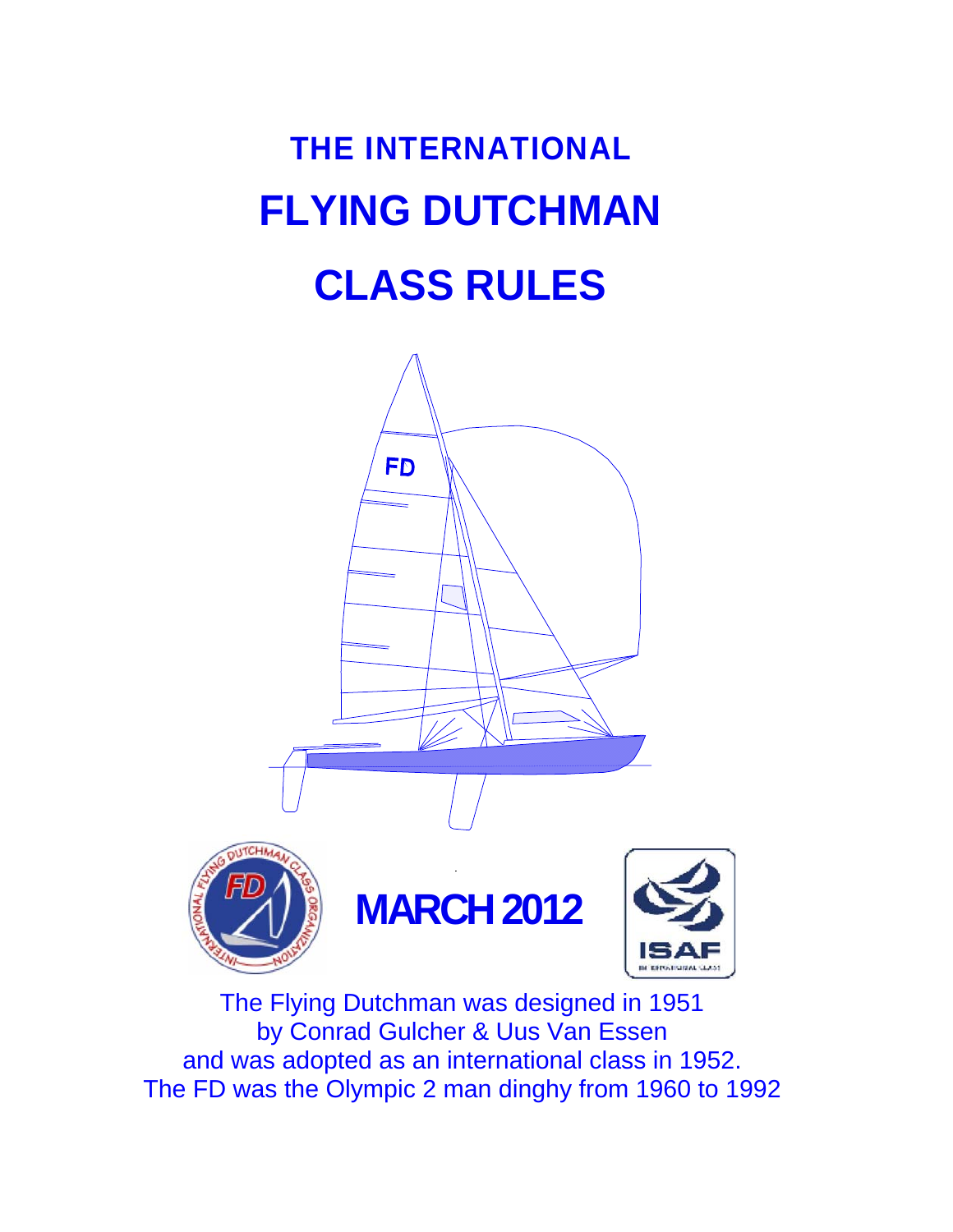# **THE INTERNATIONAL FLYING DUTCHMAN**

## **CLASS RULES**

Version: FD-ISAF-4 Valid from 10 April 2012

|                                                  | Rule           |                              | Rule          |
|--------------------------------------------------|----------------|------------------------------|---------------|
|                                                  | Number         |                              | <b>Number</b> |
| General                                          | $1 - 5$        | Foot straps                  | 41            |
| Advertising                                      | 1.4            | Side deck pads               | 45            |
| <b>Builders</b>                                  | 6              | <b>Buoyancy</b>              | 44-47         |
| International Class Fee / Sail Buttons           | $\overline{7}$ | <b>Trapeze</b>               | 48-49         |
| <b>ISAF plaque</b>                               | $7 - 12.3$     | Centreboard                  | 50            |
| <b>Measurement Certificate &amp; Form</b>        | 8              | Rudder                       | 51            |
| Owner's Responsibility/Subscription Sticker 9    |                | Spars and Rigging            | 57-67         |
| <b>Sail Numbers</b>                              | 10             | Mast                         | 57-64         |
| <b>Measurers and Measurement Instructions 11</b> |                | <b>Boom</b>                  | 65-66         |
| <b>Measurement Procedure</b>                     | 12             | Spinnaker pole               | 67            |
| Hull                                             | $20 - 43$      | <b>Bands</b>                 | 68-71         |
| <b>Construction and Shape</b>                    | $20 - 21$      | Fittings & Equipment         | 76-78         |
| Length overall                                   | 22             | <b>Sails</b>                 | 80-110        |
| <b>Sections</b>                                  | 23             | Jib/Genoa                    | 37-38, 92     |
| <b>Sheer</b>                                     | 24             | Mainsail                     | 93-98         |
| <b>Stem</b>                                      | 25             | <b>Battens</b>               | 99-100        |
| Transom                                          | 26-28          | Spinnaker                    | 102-108       |
| Keel line measurements                           | 29             | Crew                         | 111           |
| Keelbands                                        | 30             | <b>Expensive Materials</b>   | 112           |
| Centreboard slot                                 | 31             | <b>Equipment Limitations</b> | 113           |
| <b>Deck</b>                                      | 33             | <b>Wet Clothing</b>          | 114           |
| Section 9 Depth                                  | 34             | <b>Shoes</b>                 | 117           |
| Cockpit                                          | 35             | Propulsion                   | 121           |
| <b>Rubbing Strake</b>                            | 36             |                              | Page          |
| Jib/Genoa size                                   | 37-38          | <b>Measurement Equipment</b> | 26            |
| Weight                                           | 39-43          | Appendices: A to L           | 27-38         |
| Outriggers                                       | 40             | Table of Offsets, M          | 39            |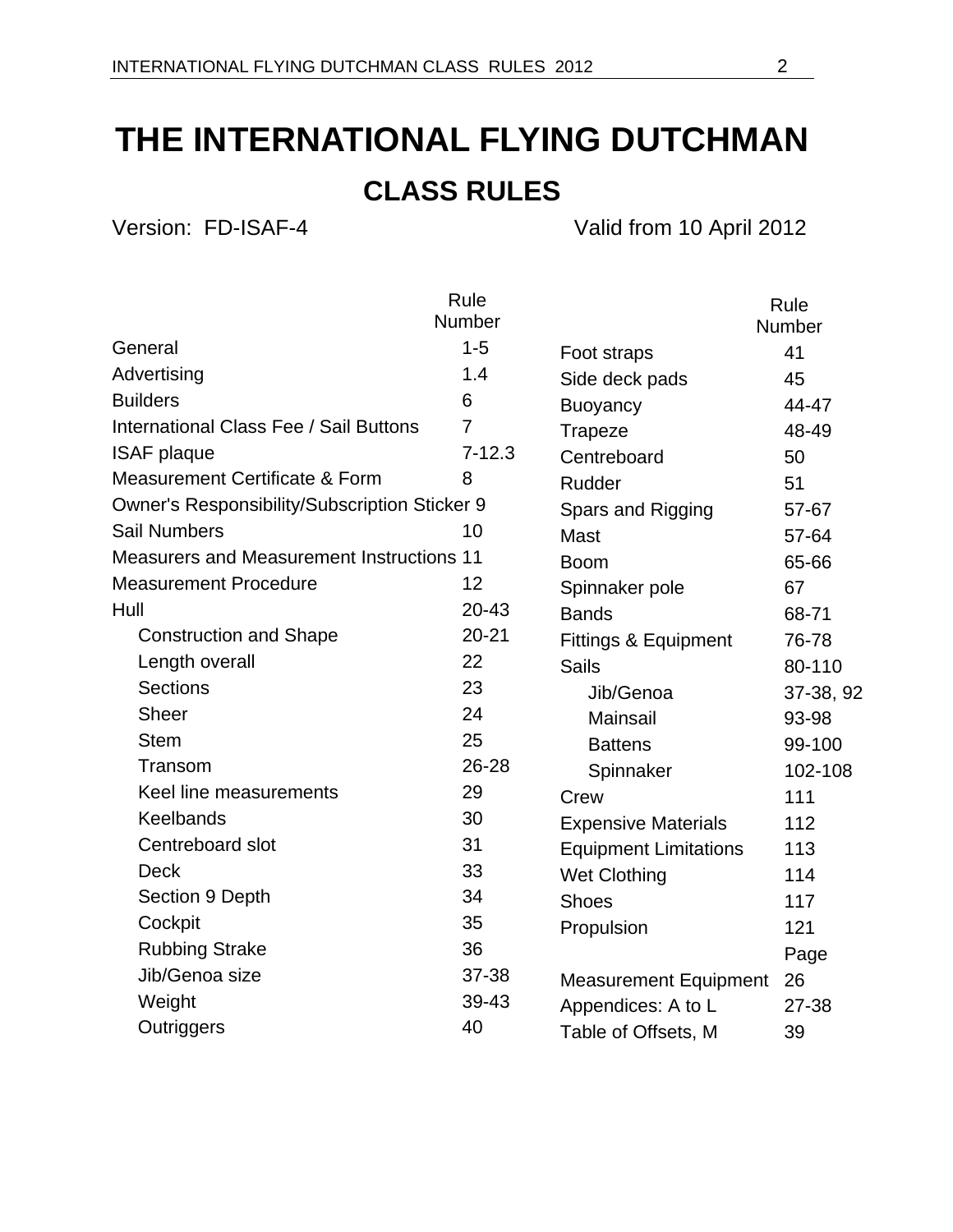#### **GENERAL**

#### **1.0 ISAF Equipment and Racing Rules of Sailing**

These class rules are **open class rules** and shall be read in conjunction with the ISAF Equipment Rules of Sailing (**ERS**) and the Racing Rules of Sailing (*RRS*).

The Measurement instructions, appendices and the measurement plan form part of these **class rules**. However, in the case of conflict the written **class rule** takes precedence. The object of these rules is to ensure that the boats of this class at all times conform to these **class rules**, within the tolerances, in shape and weight of **hull**, **centreboard**, **rudder** and **mast**, and shape of sail-plan.

Except where used in headings, when a term is printed in "**bold**" the definition in the ERS applies and when a term is printed in "*bold italic*" the definition in the *RRS* applies. Measurement instructions, within these rules, are in "*italic*" type.

#### **1.1 Certification Authority**

In alteration to ERS C.3.1 the Certification authority is the IFDCO, together with the ISAF.

#### **1.2 World and Continental Championships**

The IFDCO Championship Rules as set out in the IFDCO byelaws, Appendix I paragraph 9.4.1 states: The measurement committee will be appointed by the *Organizing authority* from names to be submitted to the IFDCO Championship Organizing Committee for approval. The IFDCO chief measurer shall be President of the measurement committee (Principal Equipment Inspector).

#### **1.3. Sailing Instructions**

For World and European Championships, only the latest version of the ISAF Standard Sailing Instructions, ISAF *RRS Appendix K*, as amended by the IFDCO and ISAF to be in compliance with the FD Championship Rules, must be used.

#### **1.4. Advertising**

Advertising is permitted in accordance with ISAF Regulation 20, but in accord with ISAF Regulation 20.3.2 is restricted to: (See Appendix A)

| Hull                     | One advert on both sides of Maximum length 2250 mm, only                                                                   |
|--------------------------|----------------------------------------------------------------------------------------------------------------------------|
|                          | 1513 mm aft of the stem point.                                                                                             |
| Mast                     | One advert on both sides of Maximum length 950 mm                                                                          |
| <b>Boom</b>              | One advert on both sides of Maximum length 470 mm                                                                          |
| <b>Mainsail OR Genoa</b> | One advert on both sides, below the sail letters and<br>numbers, of Maximum length 1900 mm and maximum width<br>of 620 mm. |
| Spinnaker                | Unrestricted, but clearly separated from the sail letters and<br>numbers.                                                  |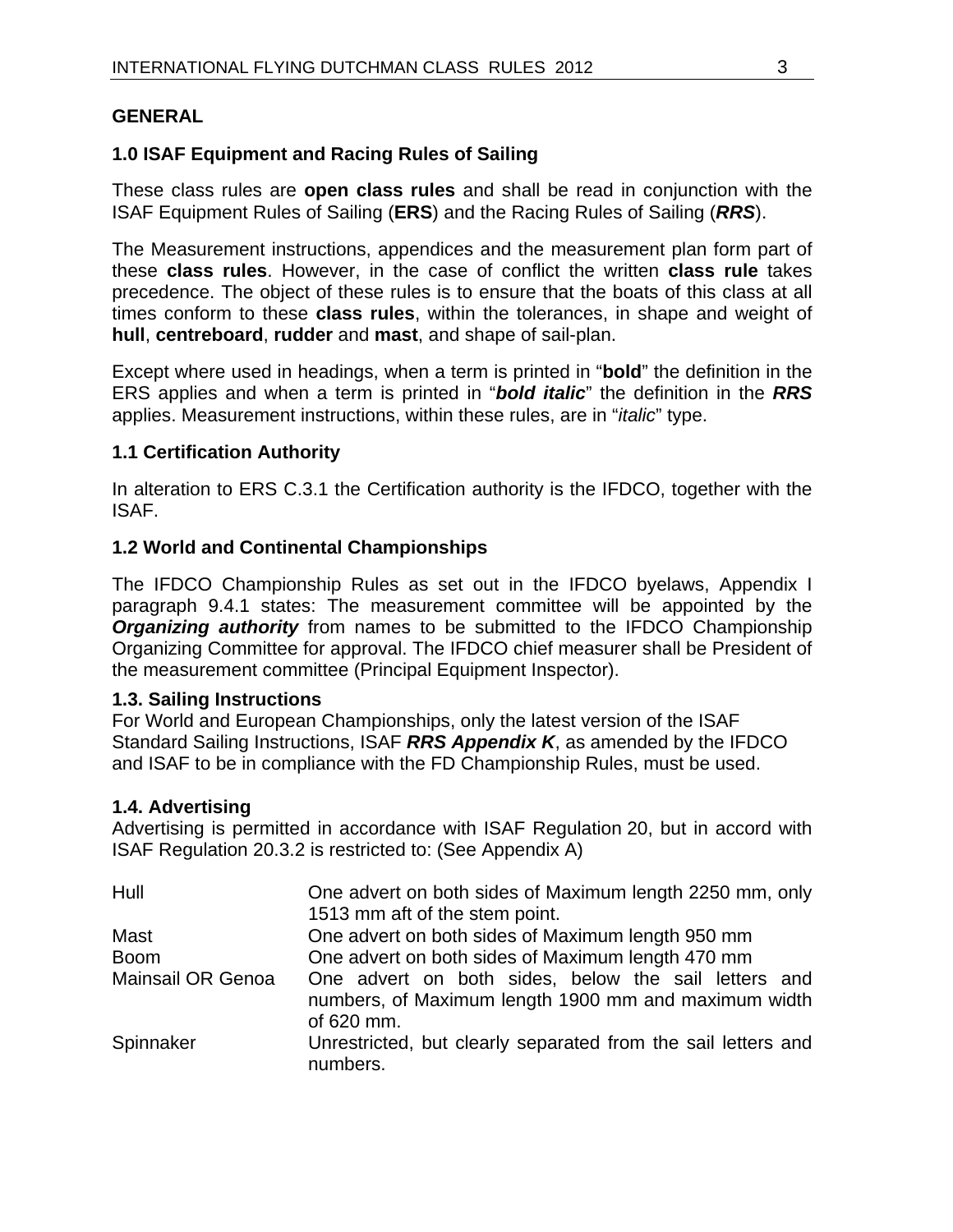#### **1.5 Interpretation of the Class Rules - General**

Interpretations of the class rules shall be made in accordance with the ISAF Regulations except as provided by 1.6

#### **1.6 Axes of Measurement (ERS section H.3)**

The Flying Dutchman lines are specified by offsets in vertical and waterline planes. The CWL intersects the keel line at stations 0 and 10, thus the **Hull Datum Point (HDP)**, which is at the intersection of the plane of the transom and the keel line is 11 mm above the origin, which is on the CWL. The planes of the measurement templates, which are determined by points measured along the keel line and **sheerlines**, are therefore only ideally at the station planes.

**2.** In order to achieve the objective in Rule 1, the General Committee of the IFDCO reserves the right to exclude a **boat** from racing even if it measures within the letter of these rules, if the owner or builder has taken advantage of a loophole in the rules in order to build a **boat** which is different in shape and/or weight of **hull**, **centreboard**, **rudder**, **mast** or sail plan, from the plans of the class.

**3.** Alterations to the **Class Rules** shall be made in accordance with ISAF regulation 10.11.

**4.** In the event of disputes the English text shall prevail. The words shall, must and will are mandatory. The word should is advisory and not mandatory. The words can and may are permissive.

**5.** The IFDCO issues plans, measurement instructions, and measurement equipment, but can never be held liable for faults, errors, omissions, and deviations.

#### **6. Builders**

Yachts of the Flying Dutchman Class may be built by any yard that has paid the required annual fee and acquired a license from the ISAF Ltd. On request, and after advice from IFDCO, builders who do not build more than two Flying Dutchman a year shall receive a free license from the ISAF Ltd. Yards and amateurs building shells only do not need a license.

#### **7. International Class Fee**

(Royalty, Building Fee) Payable by Licensed Builders.

**7.1.** The International Class Fee will be set by the ISAF in conjunction with IFDCO. Payment has to be directed to the ISAF Ltd. As receipt for the International Class Fee payment, a numbered ISAF Plaque will be sent by the ISAF and must be glued to the **boat** before **Fundamental measurement**:

a. To the starboard forward bulkhead (just forward of the **mast**), or if this is not possible: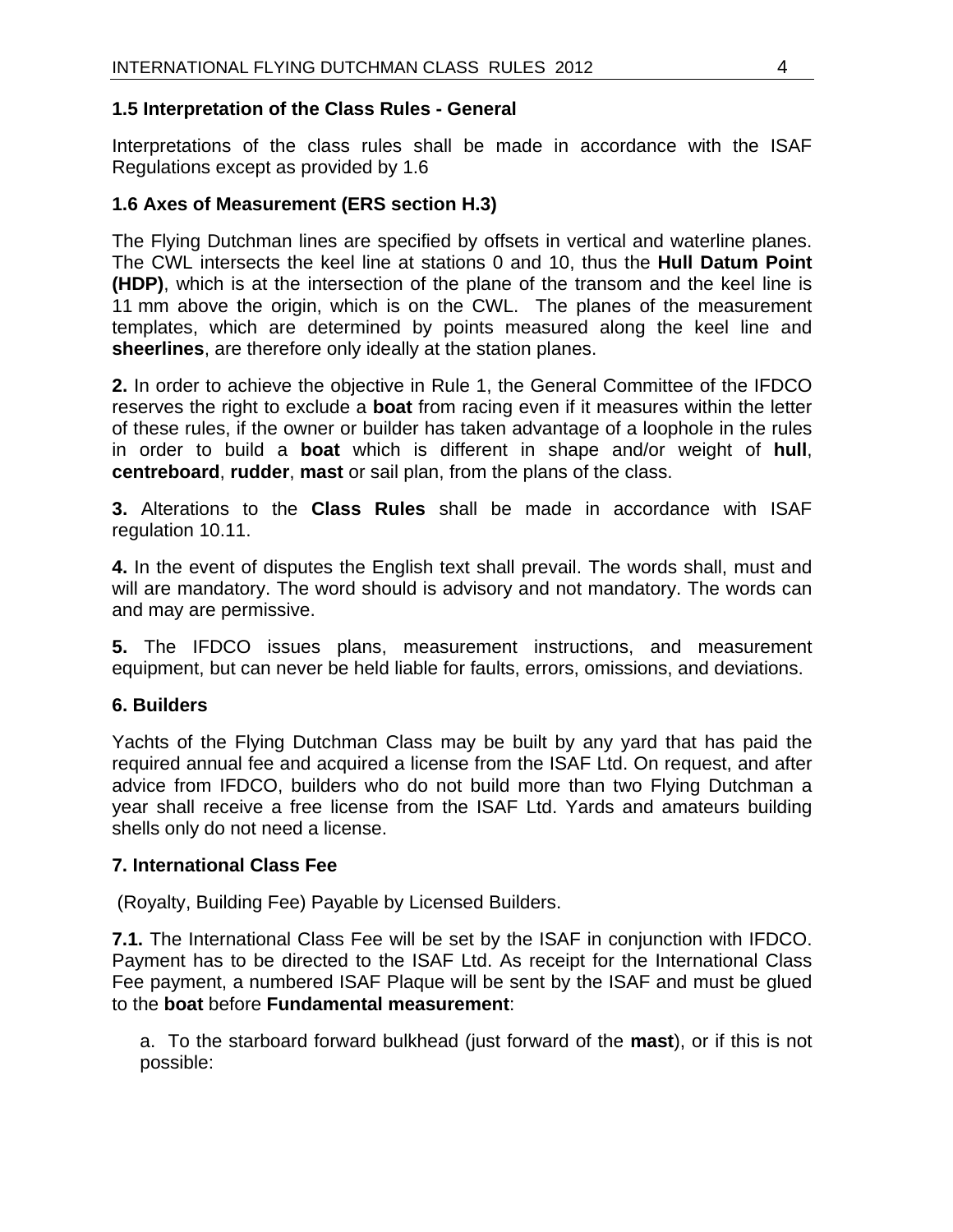b. To the starboard aft side of the aft bulkhead of a half double bottom, or if this is not possible:

c. To the starboard side of the hog (vertical inner keel) about 300 mm from the transom, or if this is not possible:

d. To the aft bulkhead of the cockpit.

#### **7.2. Sail Buttons**

Each **sail** manufactured after 1 September 1984 shall have permanently fixed near to its **tack** an officially numbered IFDCO sail button. No **sail** will be accepted for measurement without an IFDCO sail button. Buttons must not be transferred from one **sail** to another. The sail makers must obtain sail buttons from the IFDCO.

#### **8. Certificate and Measurement Form**

**Measurement certificates** are issued by the IFDCO after **fundamental measurement** by an IFDCO approved measurer, and receipt of the completed measurement forms.

**Measurement Forms:** A **certificate** and sail number will be issued only upon the receipt by the IFDCO registration of 2 of the original 3 measurement forms, each signed by the builder and an IFDCO measurer, which show that the **boat** fully complies with all the rules.

When the **boat** is measured outside the country of origin, it is desirable to have the signature of the builder, but not obligatory. When the **boat** proves to be within the rules, the 2 forms are to be signed by the IFDCO registration. One form is to be kept by the IFDCO Registration (white); one will go to the National Yachting Authority (green); or the National FD Class Association. The third copy (blue) may be kept by the measurer.

A certified photocopy of the measurement form will be part of the **certificate**. The **certificate** together with the certified photocopy of the measurement form must be produced upon demand at official FD regattas.

#### **9. Owner's Responsibility**

No **boat** shall take part in Class Races unless it has:

- a. A valid **certificate** and certified copy of the measurement form with Sail number, and ISAF plaque number shown;
- b. Registration in the owner's name;
- c. A numbered ISAF plaque glued to the **boat** at the required place;
- d. The **helmsman** and **crew** have IFDC0 membership cards, with valid year stickers;
- e. A numbered IFDCO sail button on each **sail**;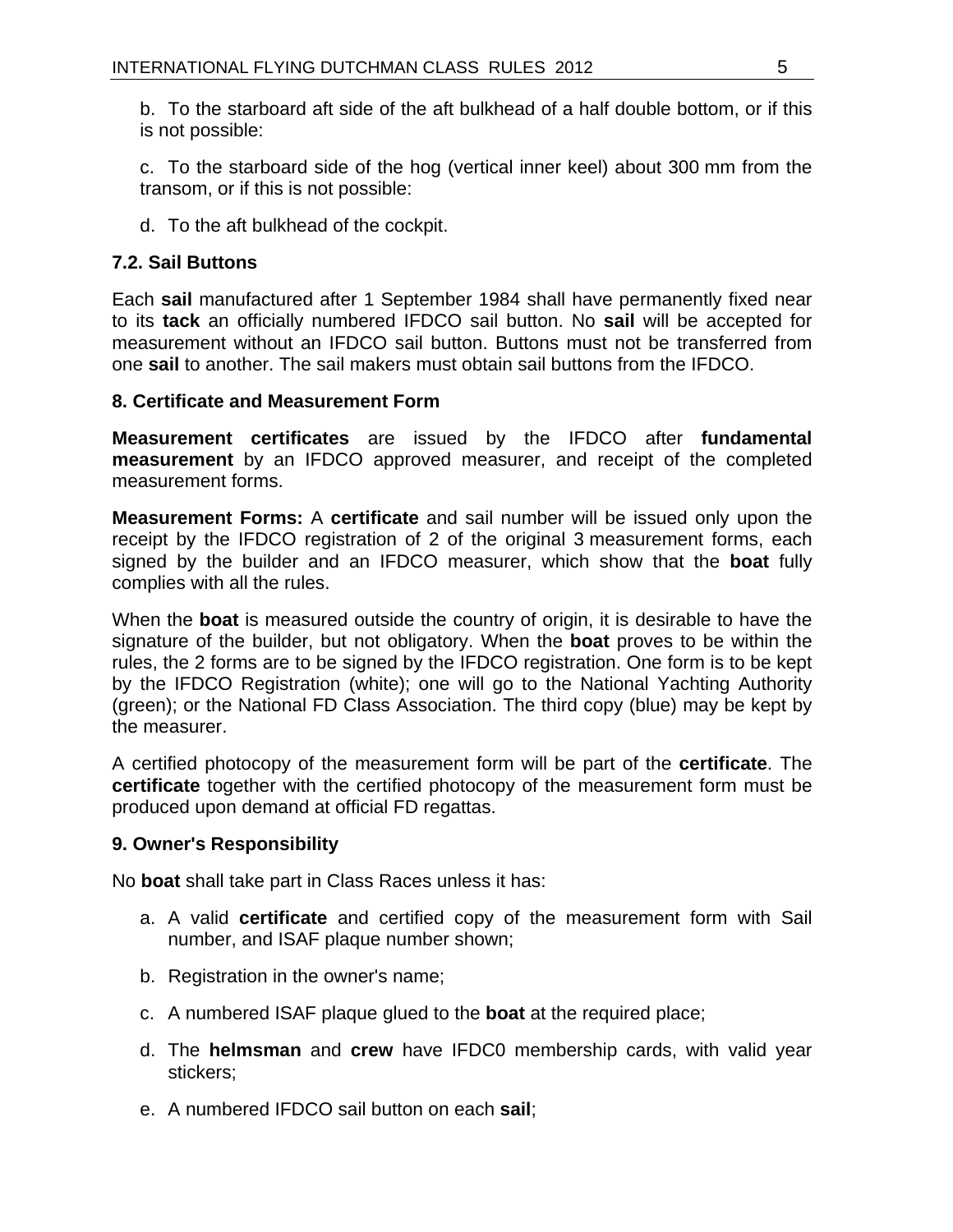#### **9.1 Annual Subscription Sticker**

A subscription sticker shall be sent by the National FD Secretary to every member who has paid his annual subscription, as a receipt. The National FD Secretary shall issue a membership card to each new member. The annual sticker shall be applied to this card as proof that the current subscription has been paid.

**9.2.** It is the owner's responsibility that a **boat** racing is fully certified and conforms to these rules and the spirit of the class in all respects, and that after alterations or modifications, the **boat** is re-measured where applicable.

*Warning: In connection with this rule, which extends to major regattas also, owners are strongly advised to clear with the IFDC0 Committee any point that may contravene the spirit of the rules.* 

**9.3.** The **certificate** of a second-hand **boat** is invalid until it has been put in the name of the new owner and countersigned by the IFDCO registration, which will issue a new sail number in the event of a country change.

#### **10 Sail Numbers**

**10.1. Sail numbers**, preceded by the National Letters, shall be issued per country consecutively starting from 1.

#### **10.2. Personal Sail Numbers**

In accordance with ISAF *RRS Appendix G1.1(c),* National Class Associations may issue personal sail numbers (Sail numbers staying with the owner for every **boat** he owns as long as he sails FD) this number must be shown on the personal IFDCO Membership Card. After the sale of the **boat**, the new owner must use the original sail number or his own personal number on his **sails**.

#### **10.3. Hull numbers**

The sail number of the **boat** must be shown on the transom. The height of the letters must not be less than a minimum of 30 mm

#### **11 Measurers and Measurement Instructions**

**11.1.** Measurers must be approved by the IFDCO in close co-operation with their National Yachting Authority (MNA).

**11.2.** A measurer shall not measure his own **boat**, a **boat** built by him or when he is in some way an interested party.

**11.3.** Only the owner and **crew** of the **boat**, the measurer, measurer's assistants, members of the Jury and the IFDCO Technical Committee may be present during measurement at a major regatta.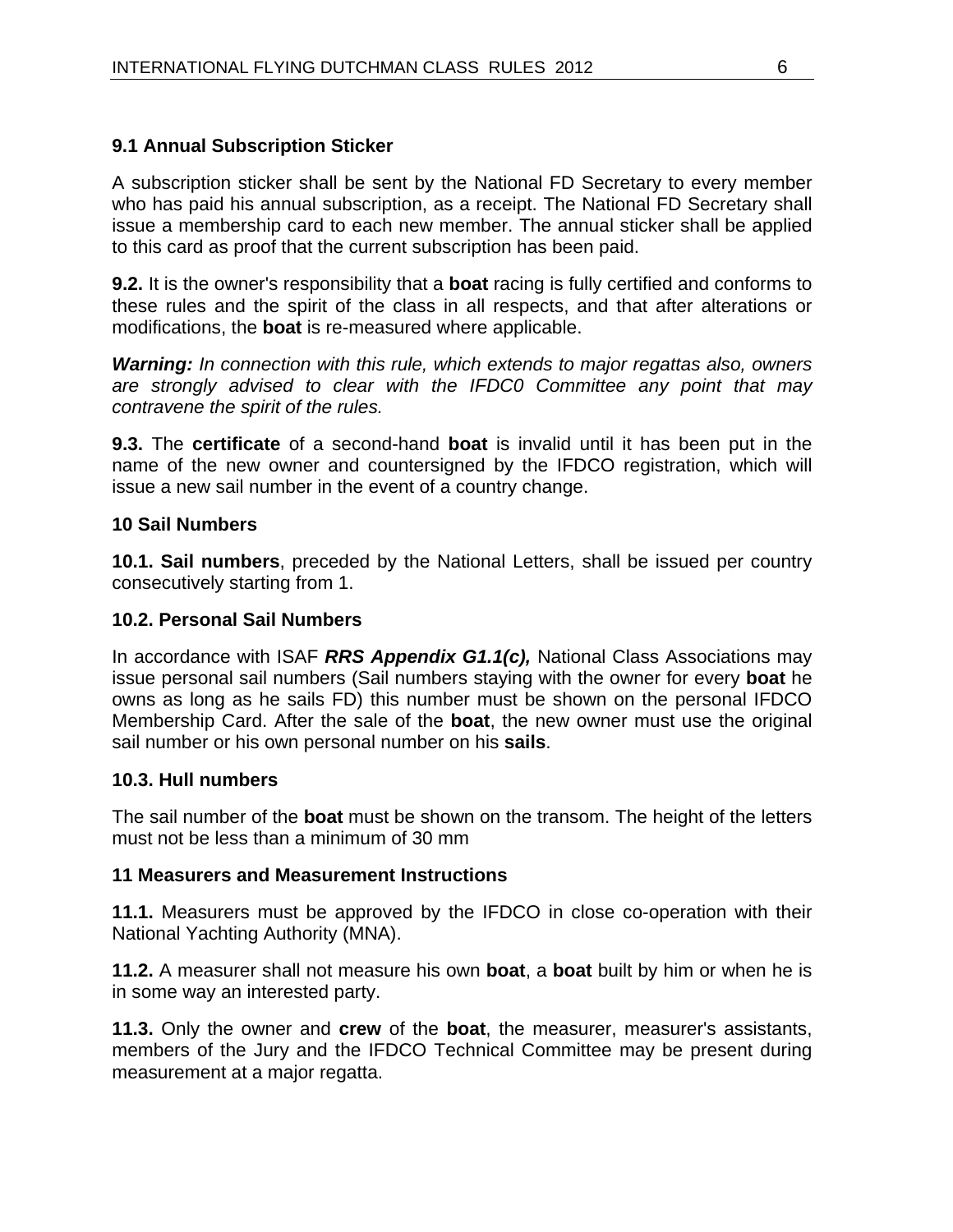**11.4. Hulls** must be complete in every respect, and must have an ISAF plaque (Rule 7.1) when presented for **fundamental measurement**. **Sails, masts** and other required gear may be measured separately.

**11.5.** Partly built **boats** can be partly measured, but the measurer must put under his signature - Partly measured - and must list on the measurement form the unmeasured items. The measurement form of such **boats** must also bear the name of the measurer who completed the measurement.

**11.6.** If measurers find deviations which do not contravene the exact letter of the rules but which might contravene the spirit of the rules, they must, before signing the measurement form, submit the matter to the IFDCO Executive Committee.

**11.7.** Only the IFDCO Executive committee can decide to give a waiver for a rule on which a **boat** deviates. The deviation and waiver are to be noted and countersigned by the IFDCO Chief measurer on the **certificate** and all 3 originals of the measurement form, before the **certificate** can be issued and become valid.

#### **12 Hull Measurement Procedures**

**12.1. Boats** shall be measured with official certified full FD templates, including their matched tie bars. The set number of the templates used for **fundamental measurement** shall be recorded on the measurement form.

**12.2.** The official templates will be issued by the IFDCO and the ISAF, and consist of 6 Hull shape templates with tie bars, 1 Stem template, 1 Transom angle-height template and 1 Sheer guard template. Each template must have the serial number of the set, must have been certified as correct and identified as such by a special mark made by the person appointed by IFDCO to check the templates.

*(numbers 13-19 are not used)* 

#### **HULL**

**20.** Deviations from the tolerances due to fair wear and damage, which do not affect the performance of the **boat**, shall not invalidate a **certificate** for a particular race, but shall be repaired, and put right as soon as possible.

**21.** Within the tolerances allowed, the **hull** shape must conform to the Mylar plan of the sections, stem and transom at full size and the master plan of lines and verticals to be controlled by the table of offsets. The skin curvature radius must not be less than a minimum of 75 mm, except within 100 mm from the keel band. Hollows exceeding 1 mm in depth in the keel or in the **hull** surface aft of section 7 are not allowed. (For the lines plan see Appendix L and for the table of Offsets see Appendix M)

|                                                     | Minimum | Maximum |
|-----------------------------------------------------|---------|---------|
| Skin Curvature radius, except within 100 mm of keel | 75 mm   |         |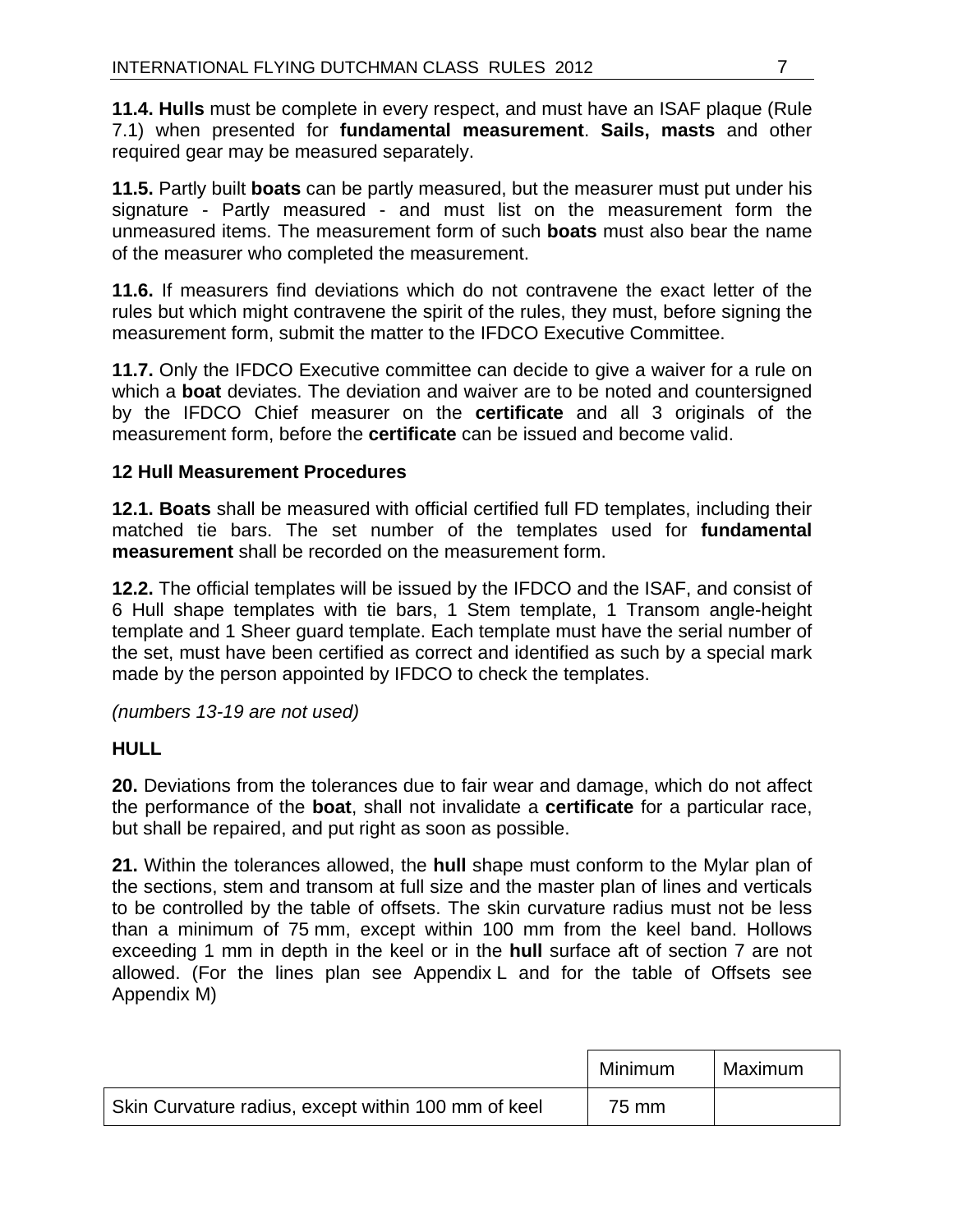| Hollows aft of station | mm |
|------------------------|----|
|                        |    |

**22.** Overall hull length, measured along the deck line, is to be between 6040 mm and 6070 mm.

|                            | Minimum | Maximum |
|----------------------------|---------|---------|
| Hull length along deckline | 6040 mm | 6070 mm |

**23.** Body sections: transom, 1, 3, 5, 7 and 9 must be verified with official numbered templates applied in the manner shown in the measurement plan.

Tolerances: For the sections: transom, 1, 3, 5 and 7, the negative deviation must not exceed a maximum of 12.5 mm per section. For section 9, the positive deviation must not exceed a maximum of 12.5 mm. **Boats** built after 1 November 1981 have to conform to this rule.

|                                                        | Minimum        | Maximum   |
|--------------------------------------------------------|----------------|-----------|
| Sections: transom, 1, 3, 5 & 7, the negative deviation | $0 \text{ mm}$ | $12.5$ mm |
| Section 9, the positive deviation                      | $0 \text{ mm}$ | $12.5$ mm |

*Instruction: See Measurement Plan. For sections transom, 1, 3, 5 and 7, the gap between template and hull must be between a maximum of 25 mm and a minimum of 12.5 mm. For section 9, the gap must be between a maximum of 12.5 mm and a minimum of 0 mm (i.e., templates touching the hull).* 

**24 Sheerline** height: The tolerance is plus 12 mm and minus 6 mm.

|                            | Minimum | Maximum         |
|----------------------------|---------|-----------------|
| Sheerline height tolerance | -6 mm   | $12 \text{ mm}$ |

#### *Instruction: Template Position and Measuring method*

a. *After measuring the length, the hull is turned upside down and supported on trestles. The positions of the stations at the keel and the sheerline are to be determined by taking the following measurements from the outside of the transom along the keel and along the skin under the sheer guard.*

| <u>Station 1 2 3 4 5 6 7 8 9</u>                           |  |  |  |  |  |
|------------------------------------------------------------|--|--|--|--|--|
| Keel line mark 732 1283 1835 2385 2936 3486 4036 4587 5137 |  |  |  |  |  |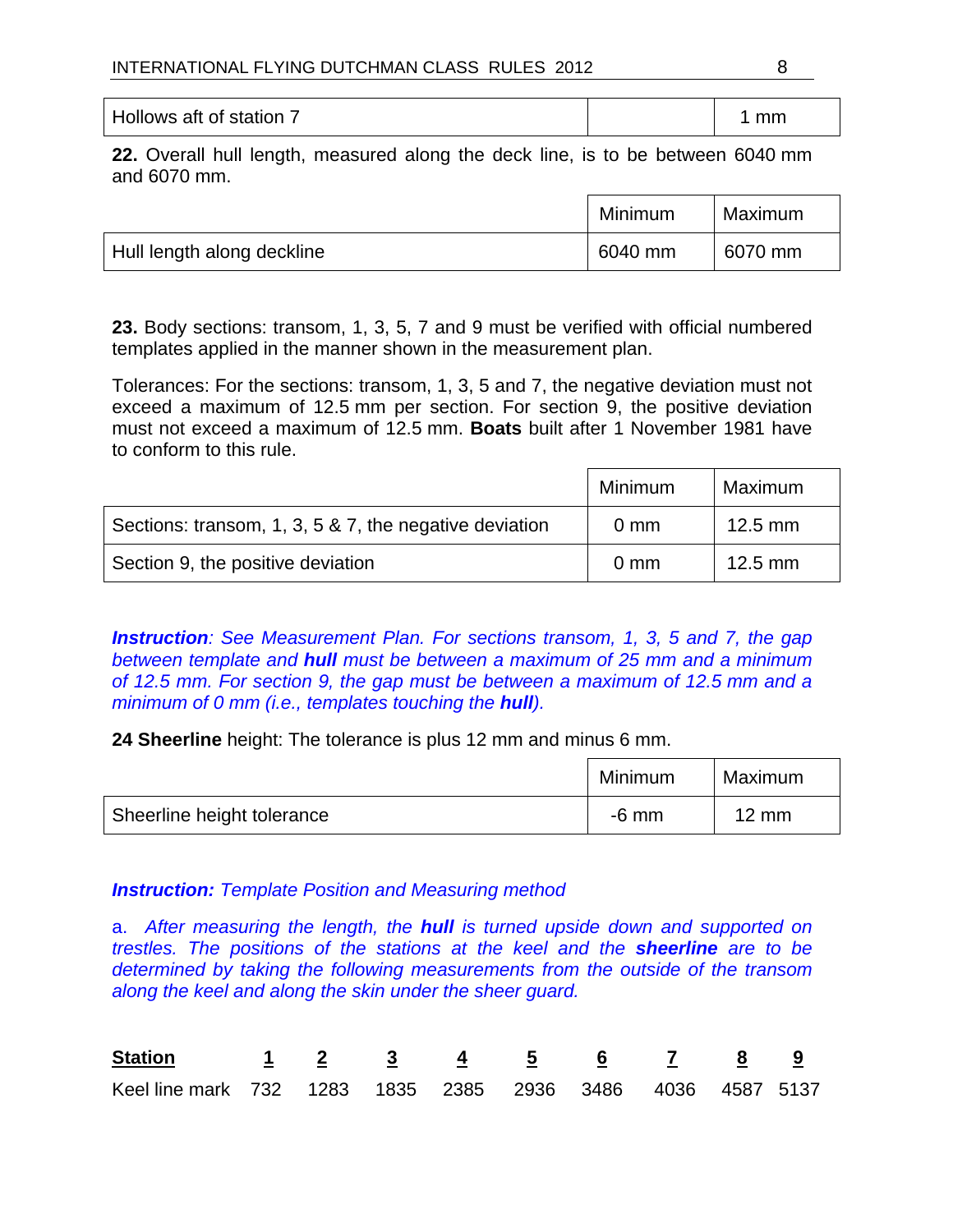| INTERNATIONAL FLYING DUTCHMAN CLASS RULES 2012 |  |      |      |      |      |
|------------------------------------------------|--|------|------|------|------|
| Sheerline mark 745                             |  | 1856 | 2958 | 4068 | 5210 |

*b. Check at the same time the position and width of the centreboard slot (Rule 31). The station templates are set up on the keel and sheerline positions as found above (3 points per station). The adjustable lugs near the sheerline must be adjusted to have equal gaps on both sides between shell and template with the template centre at the centre of the keel band, or with equal sheer heights, whichever gives better*  results. One of the studs near the keel must touch the shell, with a tolerance of *2 mm for the other stud.* 

*c. Check with a straight-edge (approx. 1000 mm long) for hollows aft of section 7. Small bumps or cut outs are also prohibited under this rule.* 

*d. The sheerline height must be measured where the extended hull shell meets the top of the decking, by taking the vertical distance to the tie bar of the template. This distance must not vary more than a maximum of plus 6 mm or minus 12 mm from the distance of the sheer height mark on the template to the tie bar, with the exception of the stem template (See Rule 25).* 

#### **25. Stem, Profile and Height**

The gap between the hull and stem template, when positioned as per instruction 29a, shall be between zero and a maximum of 6 mm. The height of the stem point, i.e. the top of the stem, shall be within plus/minus 6 mm of the mark on the template. A bulbous stem is not permitted.

|                             | Minimum        | Maximum |
|-----------------------------|----------------|---------|
| Stem template gap           | $0 \text{ mm}$ | 6 mm    |
| Stem point height tolerance | -6 mm          | $+6$ mm |

#### **26. Transom**

The height of the transom on the centreline, excluding the keel band, shall be between a minimum of 284 mm and a maximum of 296 mm. A hard chine transom is not permitted.

|                          | Minimum | Maximum |
|--------------------------|---------|---------|
| Transom height above HDP | 284 mm  | 296 mm  |

**27.** The transom must be placed at the extreme end of the **hull** and must be vertical to the waterline. The spacing between the transom template lug and the baseline controls this, and it must be between 5 mm and 15 mm.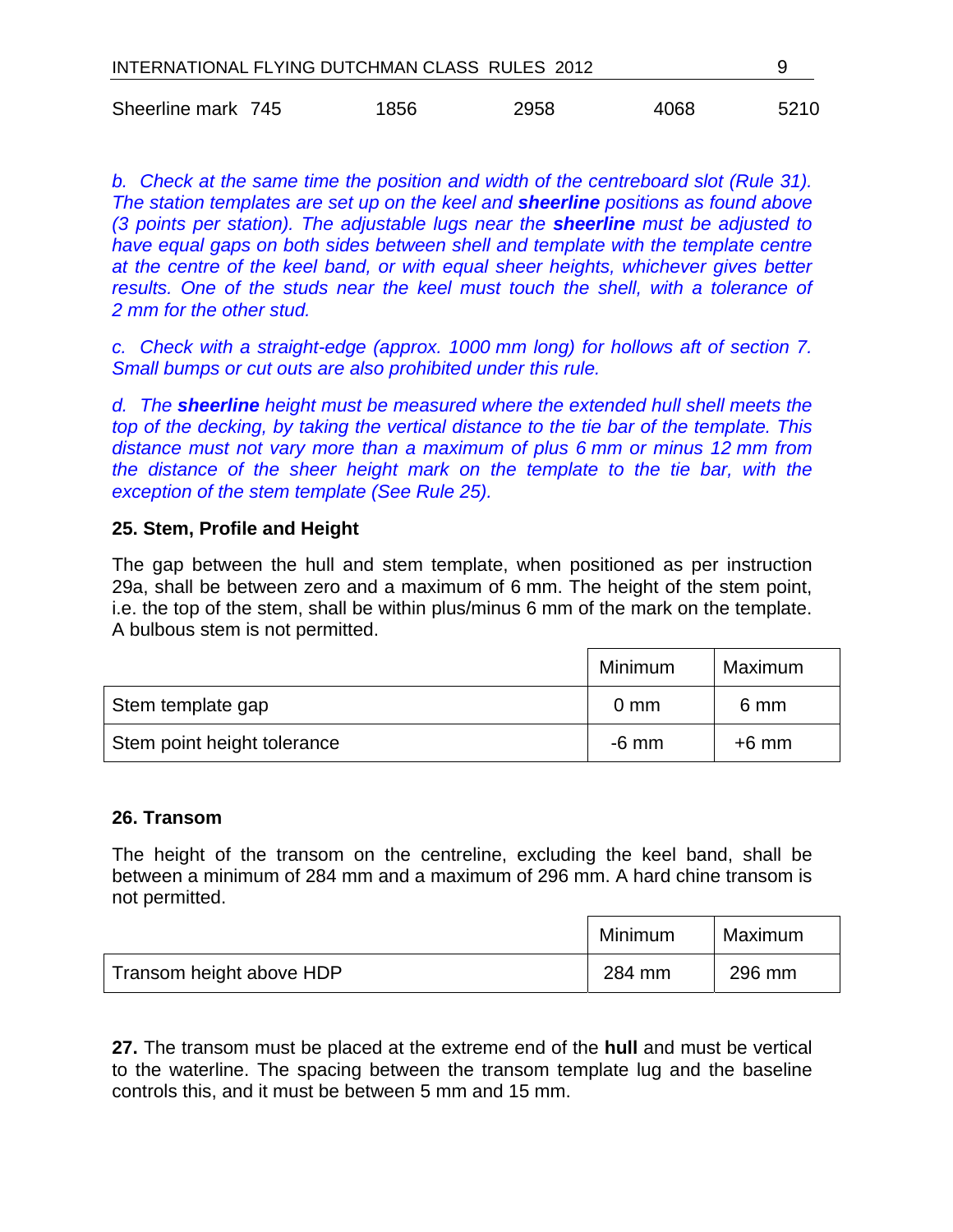|                                  | Minimum        | Maximum         |
|----------------------------------|----------------|-----------------|
| Transom template lug to baseline | $5 \text{ mm}$ | $15 \text{ mm}$ |

**28.** No projections or apertures are permitted in the transom within 20 mm of the outside of the hull other than rudder pintles and 2 drain holes, each not larger than a maximum of 20 mm diameter. Corks or normal drain hole fittings protruding aft of the transom are allowed.

|                                                     | Minimum | Maximum         |  |
|-----------------------------------------------------|---------|-----------------|--|
| Transom drain holes within 20 mm of outside of hull |         | $20 \text{ mm}$ |  |

#### **29. Keel line measurements**

The shape of the keel line shall be checked by measuring the minimum distance to the baseline, which is the line drawn from a point 100 mm under the keel at the transom to a point 120 mm under the keel at station 9. These minimum distances, "H" measurements, must be taken at each station:

| <u>Station <math>1</math> 2 3 4 5 6 7 8 9</u> |  |  |  |  |  |
|-----------------------------------------------|--|--|--|--|--|
| "H" 72 56 45 40 40 46 59 80 120               |  |  |  |  |  |

Tolerance: The absolute value of the algebraic difference between the maximum and minimum deviations including zero at station 9 must not exceed 12.5 mm.

|                                                     | Minimum | Maximum   |
|-----------------------------------------------------|---------|-----------|
| Absolute Diff. between the Max. & Min. H deviations |         | $12.5$ mm |

#### *Instruction: Measuring Method*

a. Put the stem-template with its lugs on the stem itself, not on the stem band, and *the aft end of the template as much forward or aft of station 9 as the hull is respectively longer or shorter than 6055 mm overall (measured under rule 22). The gap between the template and the stem is nowhere to exceed a maximum of 6 mm or be less than zero.* 

*b. For measuring the height of the stem, the lugs must be placed on the stem itself, not on the stem band. (If the stem band is not visible a minimum thickness of 3 mm, together with a width of 6 mm, shall be accepted as such). The stem point, i.e. the top of the stem must be between the height marks on the template.* 

*c. Put the transom height-angle template on the bottom of the hull next to the keelband. The top of the transom must then be between the maximum and minimum*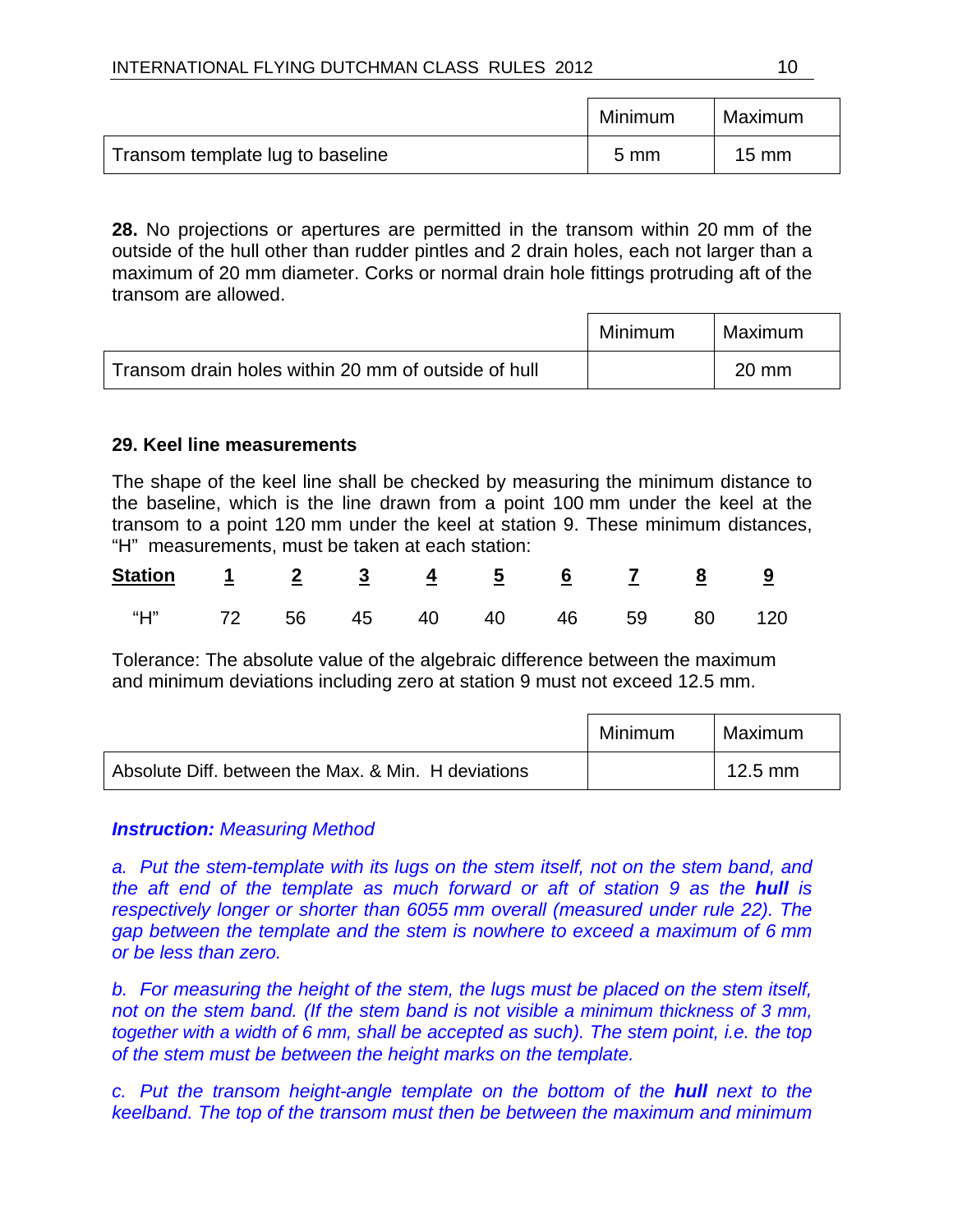*height marks on the template. Then put the transom template on the keel (not on the keelband) together with the stem template also on the keel. Using the triangularshaped holes in the templates, draw a string tight between the templates. This is the baseline. The gap between the lug on the arm of the transom angle template and the string must be between 5 and 15 mm (see Appendix B, Measurement Plan for directions).* 

*d. Now take the H measurements between the baseline and the keel.* 

*e. When the thickness of the keelband is consistent, the stem and transom templates may be put on the keelband and the H measurements must then be taken between the base line and the keelband.* 

#### **30. Keelbands**

Keelbands of metal, hardwood, plastic or glass-reinforced plastic must be fitted and must measure between 3 and 10 mm in thickness and between 6 and 15 mm in width. The keelband must run the full length of the **hull** along the keel including the stem to form a stem band.

If the keelband is faired into the **hull** so that its width and thickness cannot be determined, the junction between the **hull** and the keelband shall be taken such that the dimensions of the assumed keelband conform to the above limits, that is, at least 6 mm wide and 3 mm thick.

 Adjacent to the centreboard slot, the keelband must be duplicated and must clearly overlap the centre keelband but by not more than a maximum of 50 mm at each end. Keelband joining fishplates are permitted.

|                               | Minimum        | Maximum         |
|-------------------------------|----------------|-----------------|
| Keel band thickness           | 3 mm           | $10 \text{ mm}$ |
| Keel band width               | 6 mm           | $15 \text{ mm}$ |
| Keel band overlap at C/B slot | $0 \text{ mm}$ | 50 mm           |

#### **31. Centreboard slot**

The aft end of the centreboard slot must be between 2000 and 2106 mm and the forward end must be between 3396 and 3408 mm from the transom station.

The width of the slot must not exceed a maximum of 40 mm.

|                                | Minimum | Maximum |
|--------------------------------|---------|---------|
| Aft end of C/B slot to HDP     | 2000 mm | 2106 mm |
| Forward end of C/B slot to HDP | 3396 mm | 3408 mm |
| Width of C/B slot              |         | 40 mm   |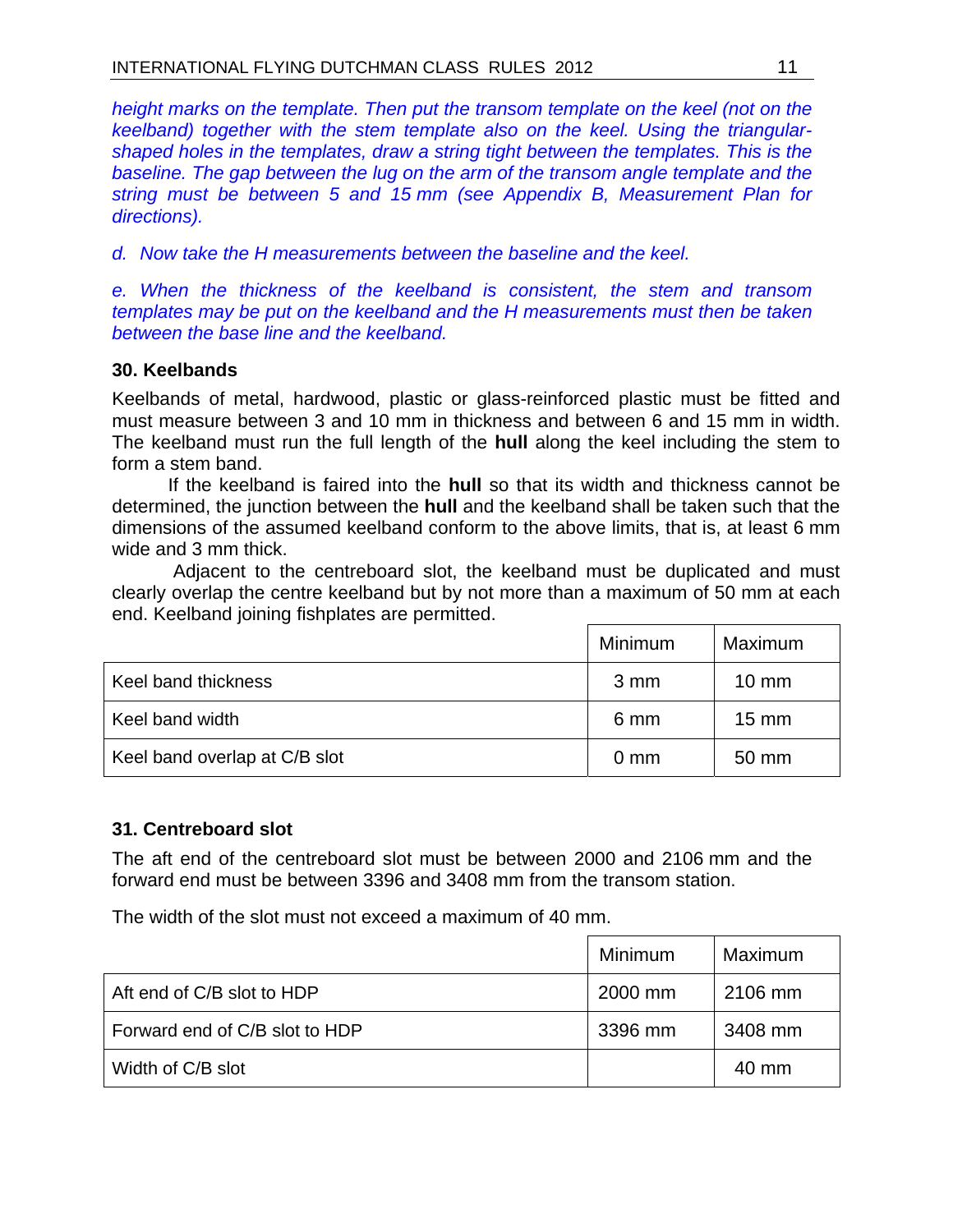#### **33. Deck**

The deck shall not be higher than the deck line and shall be below the deck line at the mast partners. The deck line is the imaginary line between the top of the transom at the centreline and the stem point, that is, the highest point on the deck at the stem. (excluding stem fittings).

|                               | Minimum | Maximum |
|-------------------------------|---------|---------|
| 150 mm reference line to deck | 150 mm  |         |

*Instruction: Erect a taut reference line 150 mm above both the stem point and the top of the transom, i.e. parallel to the deck line. The mast partners and the rest of the deck must be at least 150 mm below this line.* 

**34.** The depth from the deck line to the keel line at section 9 must be between a minimum of 603 mm and a maximum of 615 mm.

|                                                        | Minimum | Maximum |
|--------------------------------------------------------|---------|---------|
| Depth from the deck line to the keel line at section 9 | 603 mm  | 615 mm  |

*Instruction: This is checked by applying the station 9 template and measuring the distance between the tie bar lower edge, which shall be 90 mm above the sheerline marks, and the reference line used for checking the height of the deck. The vertical distance shall be between 90 and 102 mm. Note that if the stem and transom templates are used to establish the reference line then the height mark arrow on the stem template must be adjacent to the stem point while the upper limit mark on the transom template must be at the top of the transom (the triangular aperture to height mark arrow distance on the transom template is 156 mm while on the stem template it is 150 mm) (See Appendix B Measurement Plan)*

#### **35. Cockpit**

The area of the **hull**, including spinnaker holes, not covered by fixed decking must be between a minimum of  $1.5 \text{ m}^2$  and a maximum of 4.2  $\text{m}^2$ . Fixed decking is decking which is screwed, nailed, glued or moulded-in with the **hull**, which must not be removable during the race and which lies above or at the same level as the sheer height.

|                                           | Minimum            | Maximum  |
|-------------------------------------------|--------------------|----------|
| Area of hull not covered by fixed decking | 1.5 $\mathrm{m}^2$ | 4.2 $m2$ |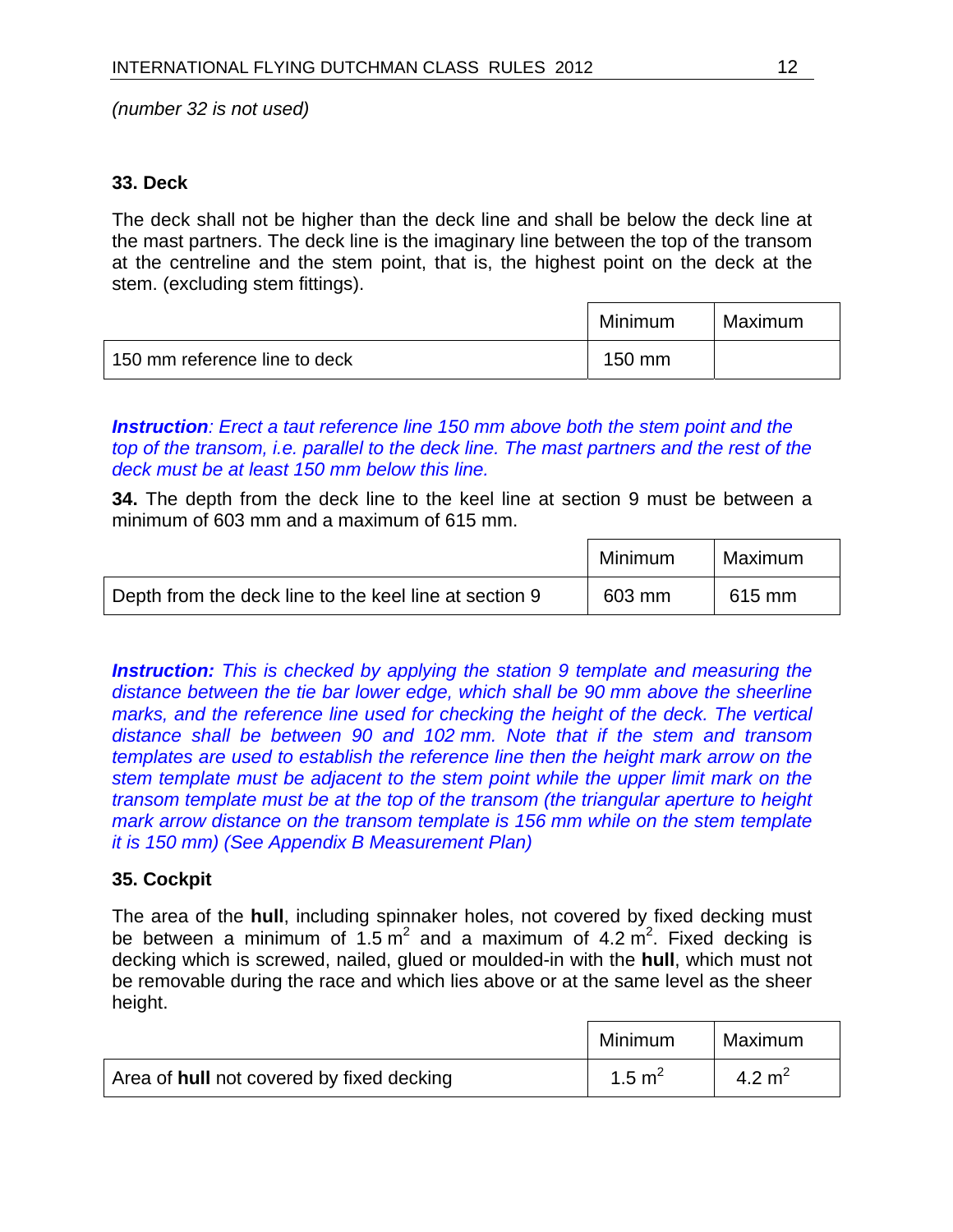*Instruction: To find the limits of the cockpit area, a straight edge shall be laid across the cockpit. Measure the distance between the straight-edge and the sheer. The limit of the cockpit is where the inboard side of the side deck is at the same distance from the straight-edge as the sheer. It may be necessary to use Simpson's rule to determine the area. (See Measurement Plan, Appendix B)* 

#### **36. Sheer Guards (Rubbing Strakes)**

AII **hulls** must be fitted with sheer guards (rubbing strakes) along the full length of the **hull** at the **sheerline**, which must nowhere measure more than a maximum of 50 mm or less than a minimum of 5 mm perpendicular to the hull shell and parallel to the hull shell more than a maximum of 35 mm or less than a minimum of 10 mm. The sheer guard is to be placed along the topsides at the sheerline. The width of a rubbing strake across the transom if fitted and/or forward of the stem must not exceed a maximum of 12.5 mm.

|                              | Minimum         | Maximum |
|------------------------------|-----------------|---------|
| Width of sheer Guard         | $5 \text{ mm}$  | 50 mm   |
| <b>Height of sheer Guard</b> | $10 \text{ mm}$ | 35 mm   |

#### *Instruction: A sheerline template is to be used to locate the sheer points on the surface of the deck and to check maximum sheer guard dimensions. (See the measurement Plan).*

*Callipers are to be used to check minimum dimensions.* 

**37. The bearing point of the jib sheet** on its fairlead must be forward of a plane perpendicular to the deckline and 2000 mm along the deckline from the **transom**. It must be impossible to fix the bearing point of the jib sheet on its fairlead, or to extend the operational clew cringle of the jib, aft of this plane. The bearing point of the jib sheet on its fairlead must not exceed a maximum of 60 mm above the upper side of the deck. The bearing point of the jib sheet is the after most point of the bottom of the groove of a sheave, or the forward side of the opening of a fairlead for the jib sheet. (See Appendix C)

|                                                       | Minimum | Maximum |
|-------------------------------------------------------|---------|---------|
| Bearing point of jib sheet to transom, along deckline | 2000 mm |         |

**38.** When the **boat** is fully rigged with mast vertical, **sails** hoisted in racing trim and sheeted for windward sailing, no part of the jib luff wire, excluding cringles, shall project more than 5 mm forward as measured perpendicular to the luff, of an imaginary line drawn from a point on the deck line a maximum 5450 mm from the aft side of the transom to a point on the front of the **mast** at a maximum 5250 mm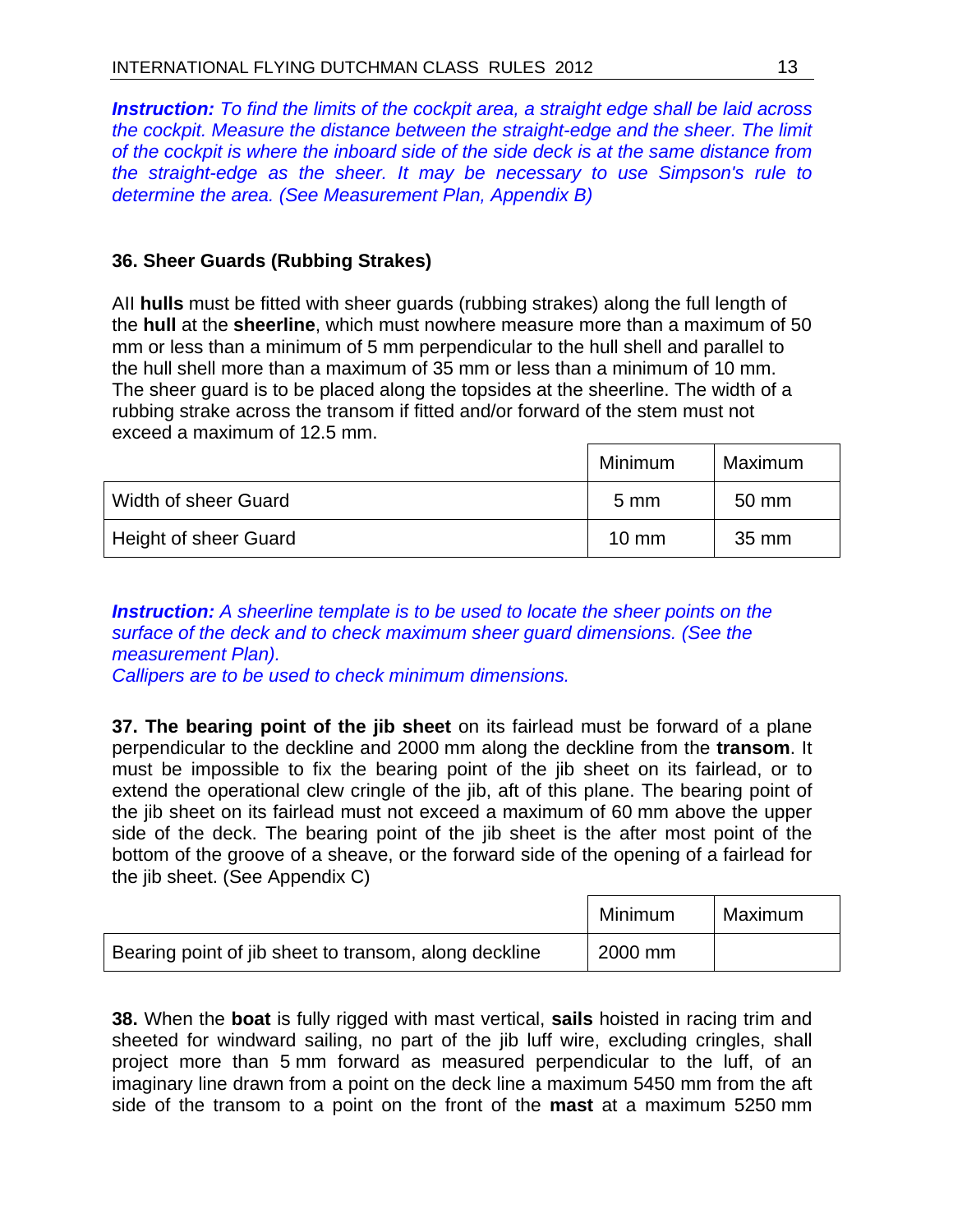above the deck line, that is below the lower edge of **Limit mark** (band) number 4. (See Appendices D and E)

|                                                                                    | Minimum | Maximum        |
|------------------------------------------------------------------------------------|---------|----------------|
| Intersection of jib luff wire forward edge with deck<br>line, to transom           |         | 5450 mm        |
| Intersection of jib luff wire forward edge with mast<br>forward edge, to deck line |         | 5250 mm        |
| Jib/Genoa luff wire forward edge forward of line                                   |         | $5 \text{ mm}$ |

#### **39. Weight**

The **hull weight**, including all fixed and movable fittings (including trapeze hooks, shroud length adjustment systems, and baby stays), buoyancy apparatus as prescribed in Rules 44-47 (whether removable or fixed) and running gear, but not including main, Genoa and spinnaker sheets, shall not be less than a minimum of 130.0 kg.

|                                                       | Minimum  | Maximum |
|-------------------------------------------------------|----------|---------|
| Hull weight, including all fixed and movable fittings | 130.0 kg |         |
| <b>Hull corrector weights</b>                         |          | 15.0 kg |

#### **40. Outrigger**

 In contravention to ISAF *RRS 50.3*, an outrigger, of maximum 60 mm outside the **hull** and not more than a maximum of 500 mm from the shrouds, is allowed for leading the spinnaker guy.

|                             | Minimum | Maximum |
|-----------------------------|---------|---------|
| Outrigger outside the hull  |         | 60 mm   |
| Outriggers from the shrouds |         | 500 mm  |

#### **41. Foot straps**

Foot straps, which support the crew's feet, further outboard than the sheer guards (rubbing strakes) are prohibited.

#### **42. Corrector weights**

If the **hull** as weighed in Rule 39 weighs less than 130.0 kg, lead **corrector weights** must be permanently fastened to the underside of the deck, forward of the **mast**, be easily visible and stamped by the measurer. The actual weight must be stated on the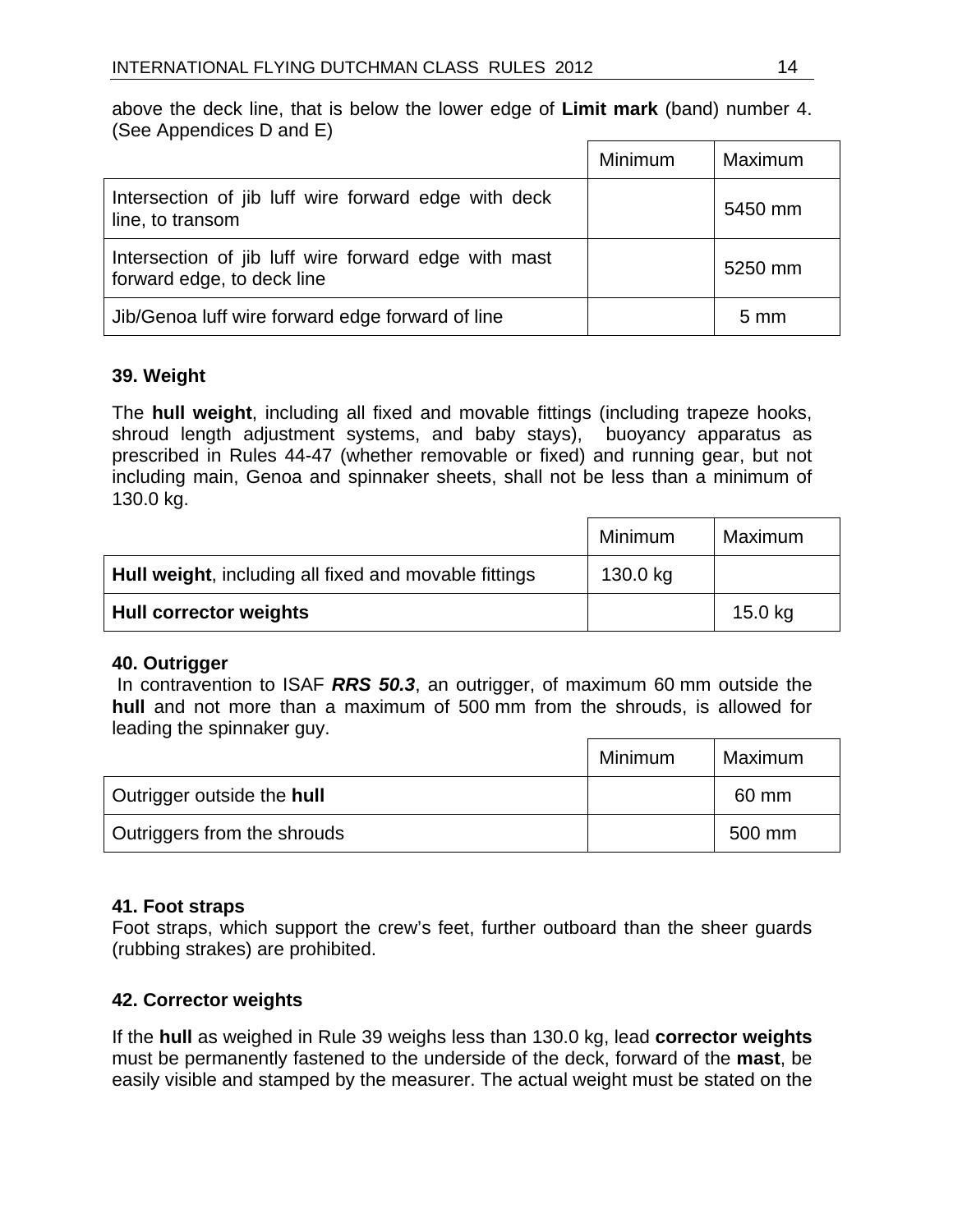measurement form. No **boat** shall carry more than a maximum of 15.0 kg of **corrector weights**.

**43. The corrector weights** may only be adjusted to comply with the minimum **hull weight**, Rule 39, after a measurement by an IFDCO approved measurer. The amount removed shall be marked on the measurement form and certified by the measurer.

#### **44. Buoyancy**

The **boat shall float** its own weight when all buoyancy tanks or bags have been removed or filled with water. **Boats** built of non-buoyant material shall have rigid buoyancy made of closed cell foam plastic, or similar buoyant material, which is permanently attached to the **hull**. Buoyancy tanks or bags shall provide a minimum of 220 kg of positive buoyancy. At least two completely independent buoyancy tanks or bags, of at least 50 kg buoyancy each, are required.

|                                              | Minimum | Maximum |
|----------------------------------------------|---------|---------|
| Hull positive buoyancy                       | 220 kg  |         |
| Number of independent tanks of Minimum 50 kg |         |         |

**Instruction:** Volume of buoyancy should be 0.22 m<sup>3</sup> of air or 0.28 m<sup>3</sup> for Styrofoam *or similar material.* 

#### **45. Side Deck Pads**

 Detachable side deck pads, are allowed aft of the bearing point of the jib sheet (Rule 37) but must not project outside of the maximum permitted width of the sheer guards (rubbing strakes) (Rule 36).

**46. Buoyancy apparatus** must be kept securely fastened and fully effective at all times.

**47.** The buoyancy must be fitted to the **hull** such that in the event of complete flooding, the **boat** will float approximately level with an effective weight of not less than a minimum of 220 kg placed at a point between the **mast** and a position 1500 mm aft of the **mast**.

#### **TRAPEZE and APPENDAGES**

#### **48. Trapeze**

 ISAF *RRS 49.1* is amended to allow a Trapeze, which consists of 2 wires or lines attached directly or indirectly to the **mast**, one on each side, which can be fastened to a trapeze harness. The trapeze shall not be used to support more than one person at a time. The weight of the trapeze hooks, handles, rings, and gear to adjust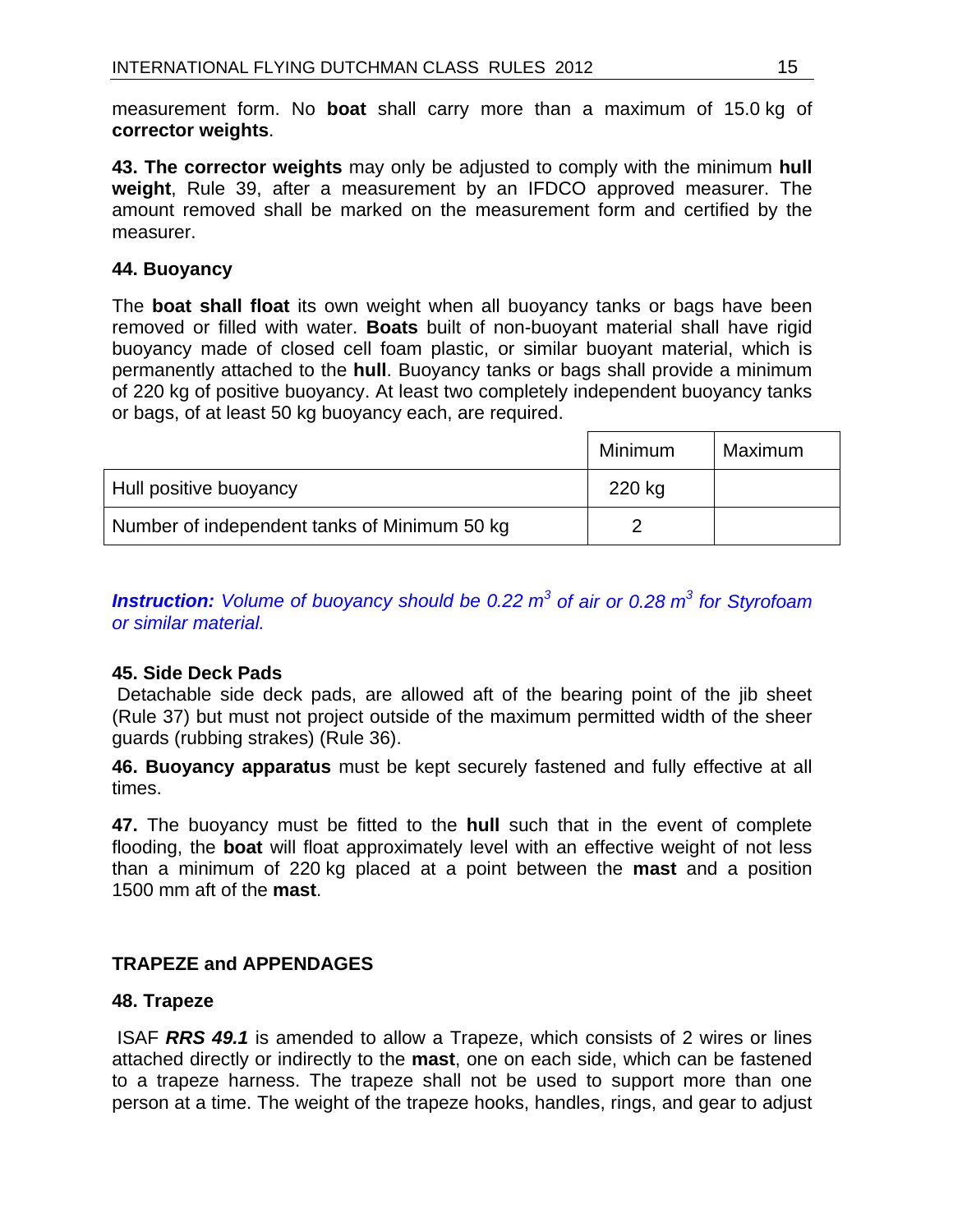|                                                   | Minimum | Maximum  |
|---------------------------------------------------|---------|----------|
| Weight of the trapeze hooks, handles, rings, etc. |         | $1.0$ kg |
| Weight of the trapeze harness                     |         | $4.0$ kg |
| Trapeze quick release time                        |         | 2 sec    |

the length between the trapeze wire or line and the trapeze harness, must not exceed a maximum of 1.0 kg.

**49. The trapeze harness** may be attached directly or indirectly to a trapeze wire or line but only by means of a single quick release system (2 seconds). The weight of the trapeze harness must not exceed a maximum of 4.0 kg and shall float after complete immersion. The trapeze harness is separate from, and shall not constitute a **personal buoyancy** aid, as required by rule 78.

#### **50. Centreboard**

**50.1** The shape of the under hull part of the **centreboard**, in its lowest position, must conform to the profile as defined in Appendix G. With the leading edge fully up against the leading edge line, within a tolerance of maximum 3 mm for local gaps, the tolerance is plus or minus 6 mm on the bottom and trailing edges and on the curves at the bottom of the **centreboard**.

A stop must be fitted on the **centreboard** to prevent it from being lowered farther than a maximum of 1060 mm under the **hull**. The use and position of a centreboard bolt, notch or holes are optional.

**50.2.** The weight of the complete **centreboard** must not be less than a minimum of 5.50 kg.

**50.3.** Thickness of the under hull part of the **centreboard** must not exceed a maximum of 23.0 mm.

**50.4.** It must be possible to raise the **centreboard** into its case by rotating it so that the leading edge of the **centreboard** is close to and approximately parallel to the keel line.

**50.5.** When it is fully or partly lowered, no part of the **centreboard** shall be aft of the extension of that part of the trailing edge that is below the **hull**. (See Appendix G)

|                                               | Minimum   | Maximum |
|-----------------------------------------------|-----------|---------|
| C/B profile deviation from Appendix G outline |           | 6 mm    |
| Depth of C/B under the hull                   |           | 1060 mm |
| Weight of the complete centreboard            | $5.50$ kg |         |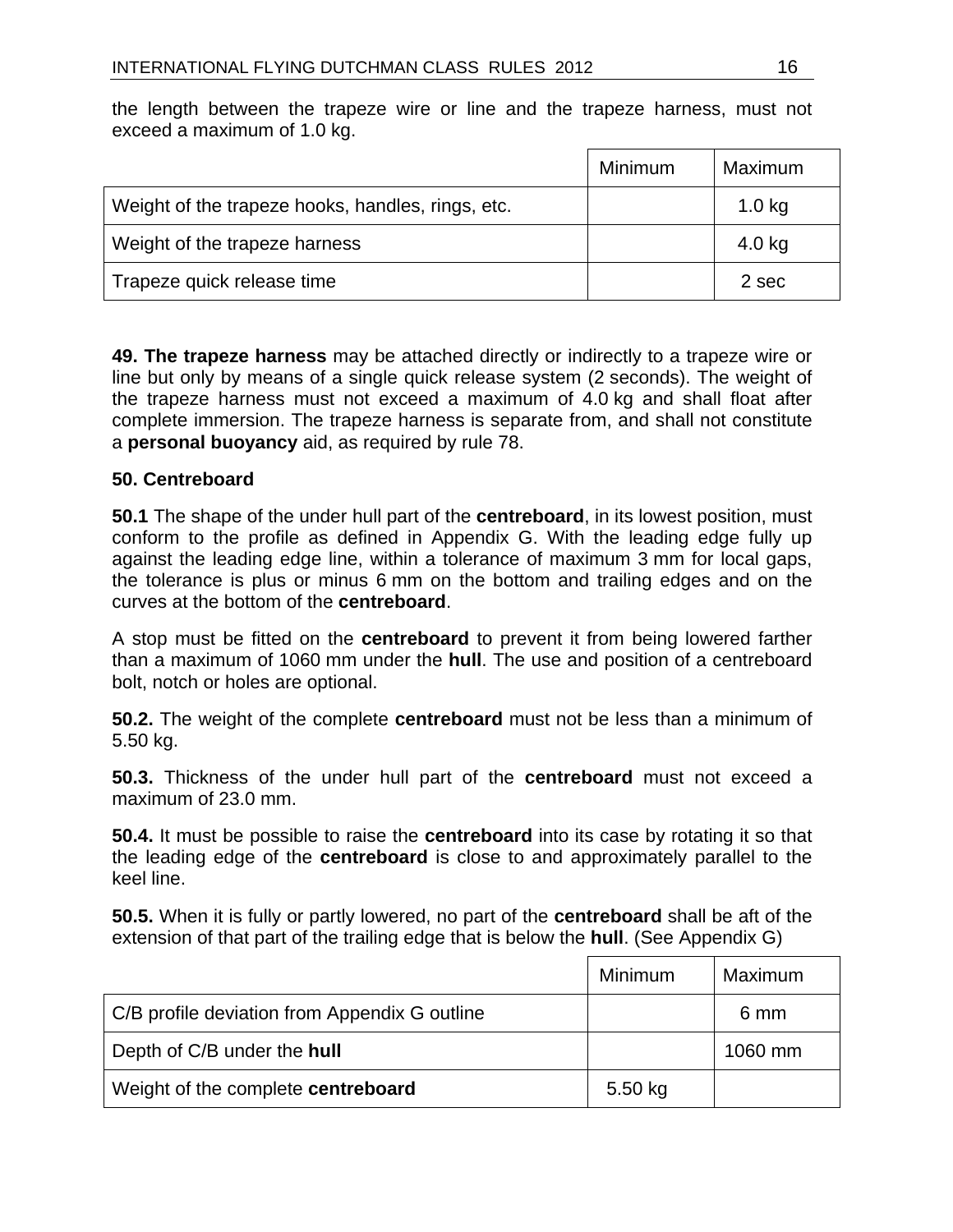| Thickness of the under hull part of the <b>centreboard</b><br>$\vert$ 23.0 mm |
|-------------------------------------------------------------------------------|
|-------------------------------------------------------------------------------|

#### **51. Rudder**

**51.1** The shape of the part of the **rudder** blade, when in its lowest position, which is situated under the extended keel line, must conform to the profile as defined in Appendix G. With the leading edge fully up against the leading edge line, within a tolerance of maximum 3 mm for local gaps, the tolerance is plus or minus 6 mm on the bottom and trailing edges, and on the curves at the bottom of the **rudder**. (See Appendix G)

**51.2.** The total weight of the complete **rudder** including fittings, tiller and tiller extension must not be less than a minimum of 4.00 kg.

**51.3.** The part of the **rudder** projecting under the extended line of the keel must not project under this line more than a maximum of 810 mm. (See Appendix G)

**51.4.** The leading edge of this part of the **rudder** shall make an angle that must not exceed a maximum of 105 degrees with the keel line. When racing, **boats** with lifting rudder blades must fix the position of the leading edge as above by means of a pin, unless a special exception is made in the sailing instructions. (See Appendices B and G)

**51.5.** The distance from the leading edge of the **rudder**, at the point of intersection with the extended keel line, must not exceed a maximum of 60 mm from the transom. (See Appendices B and G)

**51.6.** A safety device must be fitted so that the **rudder** cannot come off unintentionally if the **boat** is inverted.

**51.7. Tiller** The tiller may extend aft of the transom not more than a maximum of 1000 mm.

**51.8.** Double **rudders** and **rudders** fully or partly forward of the plane of the **transom** are prohibited. **Trim tabs**, lifting foils or similar contrivances, attached to the **rudder** and/ or transom are prohibited.

|                                                                | Minimum | Maximum         |
|----------------------------------------------------------------|---------|-----------------|
| <b>Rudder</b> profile deviation from Appendix G outline        |         | 6 mm            |
| Depth of rudder under the hull                                 |         | 810 mm          |
| Weight of <b>rudder</b> including fittings, tiller & extension | 4.00 kg |                 |
| Angle of <b>rudder</b> leading edge with keel line             |         | $105$ deg       |
| Leading edge of the <b>rudder</b> to transom                   |         | $60 \text{ mm}$ |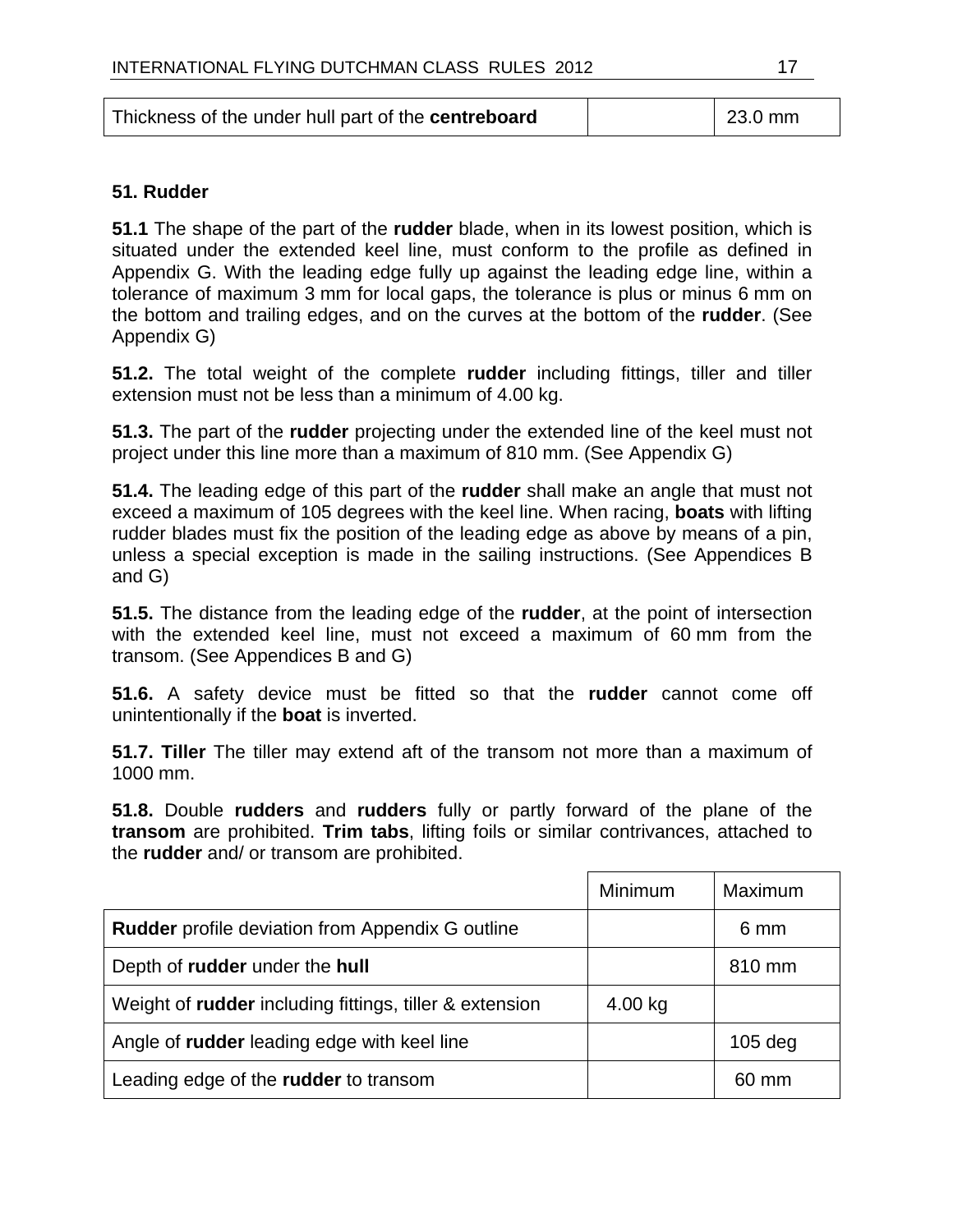Tiller extention aft of the transom 1000 mm

 *(numbers 52-56 are not used)* 

**SPARS and RIGGING** (See Appendix E)

**57. Mast.** Rotating **masts** are prohibited.

The **Mast Spar Curvature** shall be less than 20 mm.

**58.** The **weight** of the **mast** (excluding trapeze hooks, shroud length adjustment systems, and baby stays) shall not be less than a minimum of 8.50 kg. Mast **corrector weights** of lead shall be permanently attached to the **mast** above **limit mark** (band) No. 1.

The height of the centre of gravity of the **mast** must not be less than a minimum of 2500 mm above the top of **Limit mark** (band) number 1.

*Instruction: For the mast CG measurement the halyards must be in their sailing position. The shrouds, forestay and trapezes must be stretched along the mast and attached at a point 2500 mm above the top of the* **Limit mark** *(band) number 1. Those parts of the rigging below this point may be supported. When a knife-edge at 2500 mm above band 1 supports the mast it must tip,* **Top point** *down.* 

**59.** The **mast** must have openings near the top and the heel to allow the **mast** to drain. The sum of the areas of the openings at the top and at the heel must not be less than a minimum of 150 mm<sup>2</sup>.

|                                                   | Minimum             | Maximum         |
|---------------------------------------------------|---------------------|-----------------|
| <b>Mast Spar Curvature</b>                        |                     | $20 \text{ mm}$ |
| Weight of the mast (excluding trapeze hooks etc.) | 8.50 kg             |                 |
| Height of mast CG above Limit mark 1              | 2500 mm             |                 |
| Sum of areas of drain openings at top and heel    | 150 mm <sup>2</sup> |                 |
| Mast heel measurement point to transom            |                     | 3600 mm         |

**60. Mast Spar Cross-Section**, including the sail track or its extension, for the sections:

|                                                            | Minimum | Maximum          |
|------------------------------------------------------------|---------|------------------|
| From the <b>heel</b> to the limit point No 4, fore and aft | 70 mm   | $100 \text{ mm}$ |
| From the <b>heel</b> to the limit point No 4, transverse   | 50 mm   | $100$ mm         |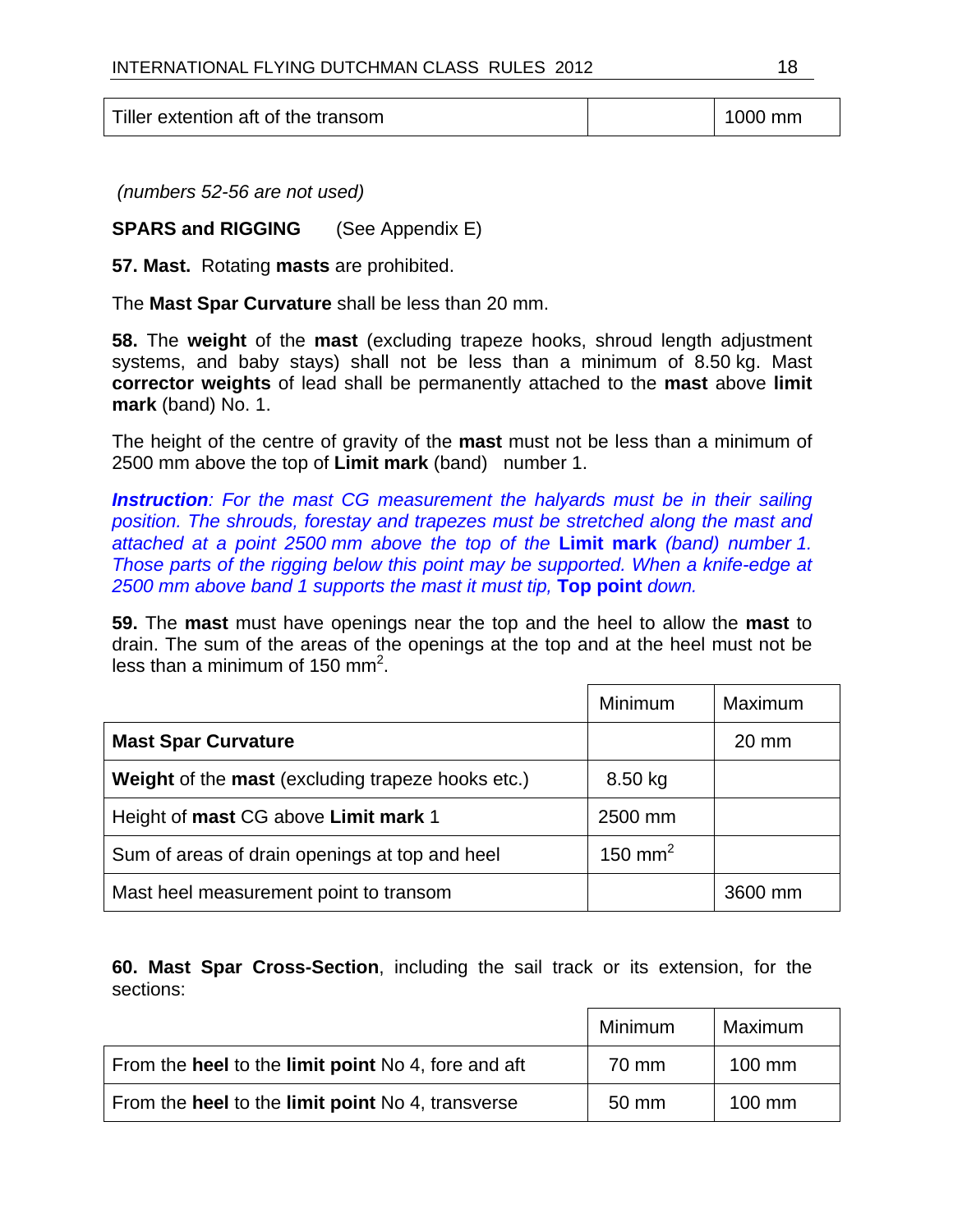| At the upper point, fore and aft       | 35 mm           | 55 mm |
|----------------------------------------|-----------------|-------|
| At the <b>upper point</b> , transverse | $30 \text{ mm}$ | 50 mm |

With proportional limitations at intermediate stations of the mast between the **limit point** No 4 and the **upper point**. (See Appendix F)

**61. Mast Position:** A stop must be fitted at the mast step to prevent the "mast heel measurement point" from being moved aft of a point perpendicularly down from the deck line and 3600 mm from the transom, as measured along the deck line. The mast heel must be on the centreline. Slides or carriages on the mast heel track are prohibited. (See Appendix D)

**62. Mast Rigging**: **Running backstays** and rigid **forestays** are prohibited, and only a single adjustable centreline **backstay** is allowed. All **shrouds** must be installed such that movement of their lower ends is impossible while racing. A flexible or solid baby **stay**, if fitted, must not be attached higher than the **Lower point**, i.e. the upper edge of band number 2 (see Rule 68).

**63. A forestay**, of minimum diameter 2.00 mm, and of material of strength equivalent to stainless steel wire, shall be rigged. The position of the forestay shall be forward of the **luff** of the jib and approximately on the centre line, see ISAF *RRS 54*. The forestay must be independent of the jib, and must support the **mast** when the jib is lowered, or the jib halyard or **tack** is broken in a strong wind. The measurer must be convinced of a seaman-like job, also under the foredeck.

|                          | Minimum   | Maximum |
|--------------------------|-----------|---------|
| <b>Forestay diameter</b> | $2.00$ mm | 100 mm  |

**64. It** must normally be possible to lower the main and the jib from the cockpit, while the **mast** is standing in its normal sailing position.

**65. Boom.** Permanently bent **booms** are prohibited.

**66.** The **boom**, without fittings, must be able to pass through a circle having a diameter of 150 mm.

**67.** The **Spinnaker Pole** length must not exceed a maximum of 2500 mm. The **spinnaker pole fitting projection** must not exceed a maximum of 50 mm.

|                                   | <b>Minimum</b> | Maximum |
|-----------------------------------|----------------|---------|
| <b>Boom</b> diameter              |                | 150 mm  |
| <b>Spinnaker Pole length</b>      |                | 2500 mm |
| Spinnaker pole fitting projection |                | 50 mm   |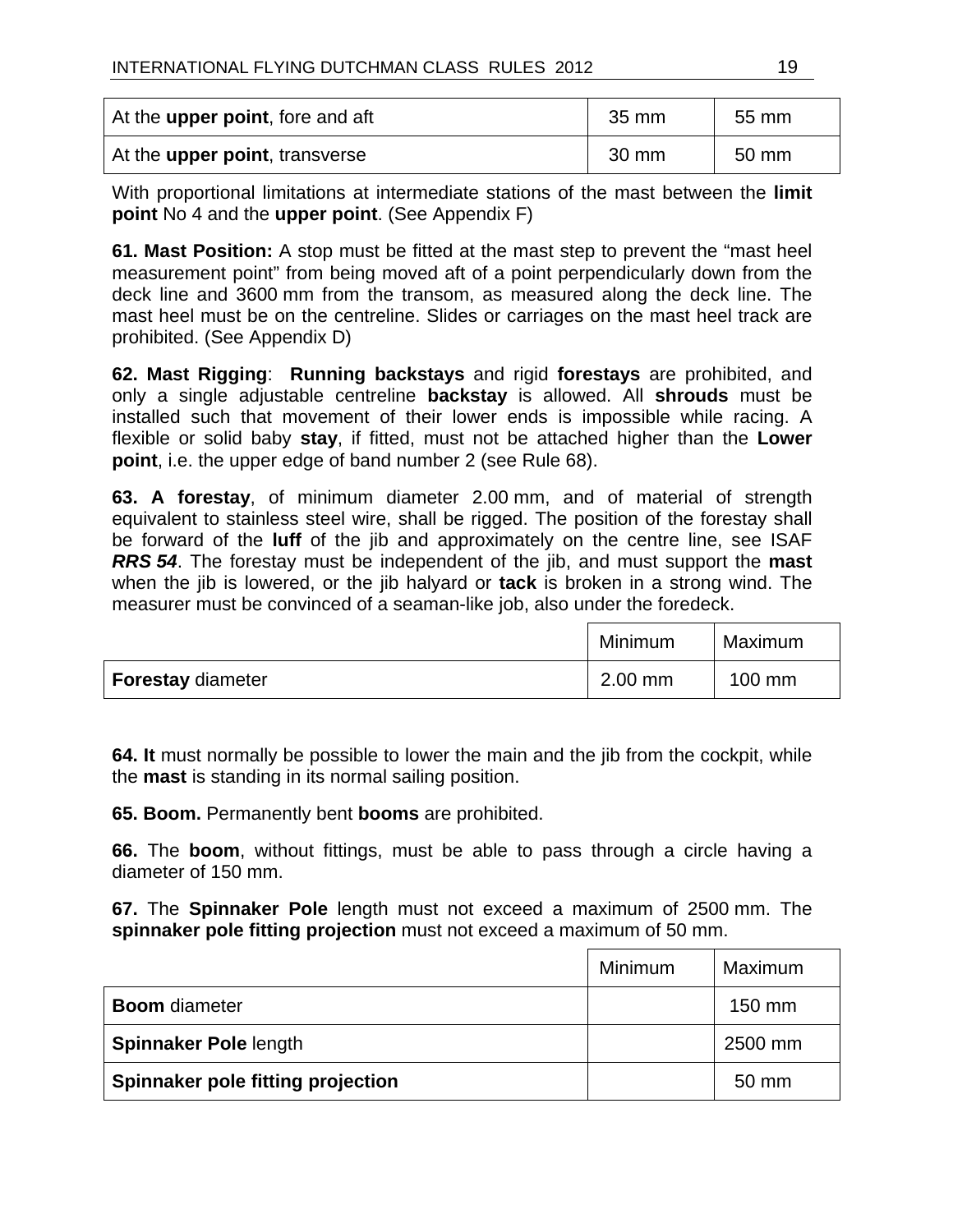**68. Limit marks** must be permanent bands around the whole spar, of minimum **limit marks width** 10 mm, white or yellow on black masts, in contrasting colour for other **spars**, and except for **Limit Mark** 1 which shall be below deck level, must remain visible while racing. The relevant edge shall be as follows:

• No 1: The upper edge of this **limit mark** (band) must be under the deck level at the **mast**.

• No 2: The **Lower point** (**Mast Datum Point**), the upper edge of the **Lower limit mark** (band) must be less than a maximum of 800 mm above the upper edge of band No 1.

• No 3: The **Upper point**, the lower edge of the **Upper limit mark** (band) must be less than a maximum of 6400 mm above the **lower point** (upper edge of band No 2).

• No 4: The lower edge of this **limit mark** (band) must be less than a maximum of 5250 mm above the upper edge of band No 1.

• Boom **Outer point,** the inner edge of the **Outer limit mark** (band) must be less than a maximum of 2840 mm from the aft side of the **mast**. (See Appendix E)

|                                                       | Minimum | Maximum         |
|-------------------------------------------------------|---------|-----------------|
| Lower point to upper edge of the Lower limit mark     |         | 800 mm          |
| <b>Upper point height</b>                             |         | 6400 mm         |
| Lower edge of limit mark 4 to upper edge of band 1    |         | 5250 mm         |
| <b>Outer Point Distance</b>                           |         | 2840 mm         |
| <b>Boom spar</b> axis to aft edge of <b>mast spar</b> |         | $90 \text{ mm}$ |

**69.** Contrary to **ERS F.2.3 (j)** the final bearing point of the spinnaker halyard on its fairlead or sheave must be below and aft of the line from a point on the forward edge of the **mast** 500 mm above the lower edge of the No 4 band, to a point 160 mm forward (measured perpendicular to the forward edge of the **mast**) of the lower edge of the No 4 band. (See Appendix E)

**70.** The extension of the top of the **boom**, when perpendicular to the **mast**, shall not cross the **mast** at a point lower than the **Lower point**, i.e. the upper edge of the band number 2. A stop on the **boom** shall prevent **the clew point** of the **mainsail** from extending beyond the **outer point**. (See Appendix E)

**71.** Except when in the center plane of the mast **spar**, the central axis of the boom **spar** shall intersect the mast **spar** center plane at a distance of not more than 90 mm from the aft edge of the mast **spar**.

*(numbers 72-75 are not used)*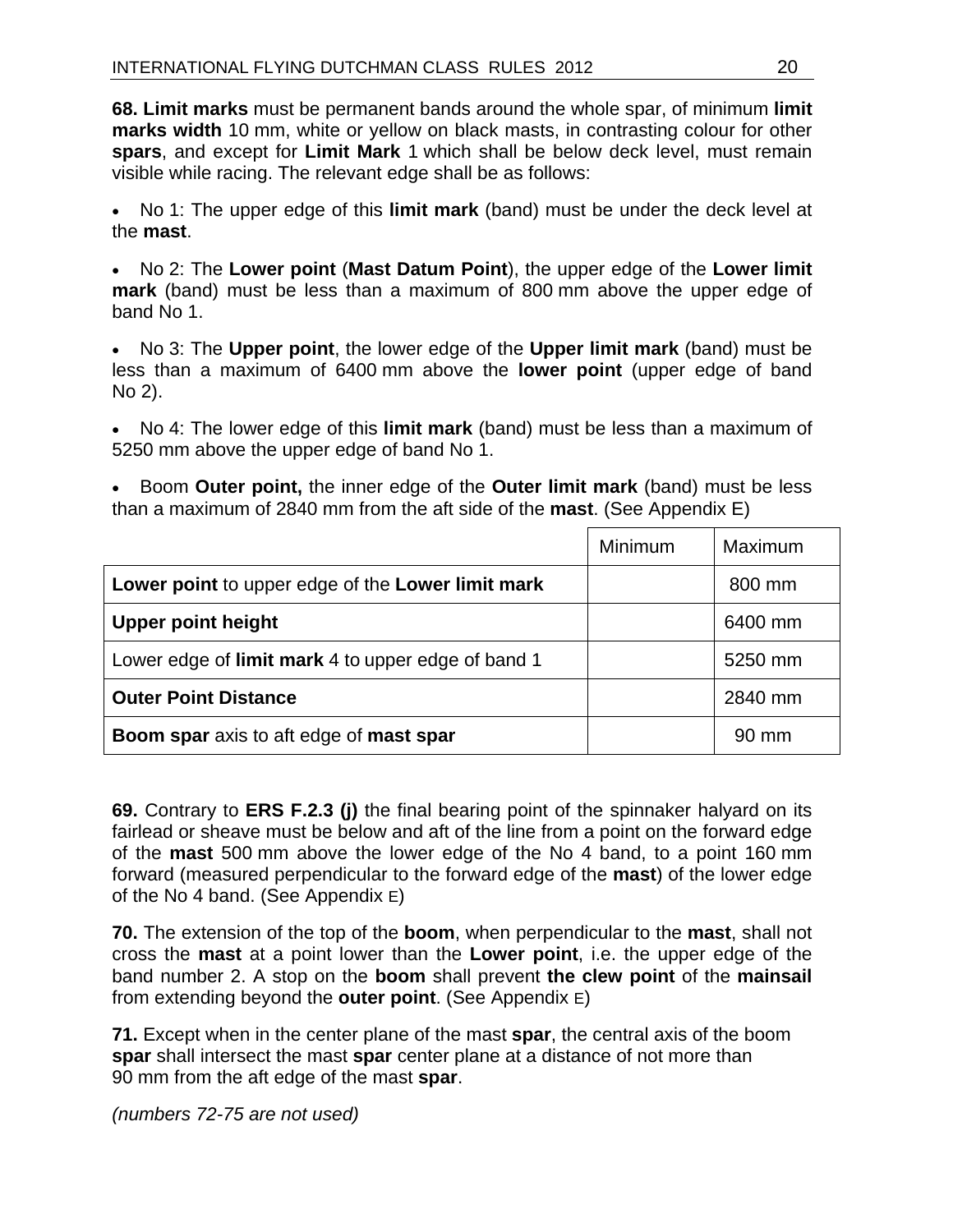#### **FITTINGS and EQUIPMENT**

**76.** The use of hydraulic, pneumatic and electrical/electronic devices and instruments while racing is prohibited except that, when mandated by the NoR and SIs, VHF radios may be carried. However, while racing they may only used for communication with the RC, except in emergencies.

 Electronic timing devices and magnetic and electronic compasses are permitted, provided they do not correlate simultaneous data. Devices using the GPS and providing data to the competitor, while racing, are prohibited.

#### *(number 77 is not used)*

**78.** The following must always be carried on board:

• 2 paddles, minimum length 1000 mm; each of minimum weight 0.25 kg.

• 2 adequate **personal buoyancy** aids, defined as devices worn around the upper part of the torso capable of 50 N buoyancy and meeting the European CEN or an equivalent standard. The trapeze harness shall not be considered a **personal buoyancy** aid.

• 1 towing line, synthetic material, minimum diameter 8.0 mm, minimum length 15.0 m and dry weight not less than a minimum of 0.50 kg.

An anchor plus anchor line are required only when and as specified in the Notice of Race and/or in the Sailing Instructions.

|                                        | Minimum           | Maximum |
|----------------------------------------|-------------------|---------|
| Two paddles length each                | 1000 mm           |         |
| Two paddles weight each                | $0.25$ kg         |         |
| Two personal buoyancy aids of buoyancy | 50 N              |         |
| Tow line length                        | 15.0 <sub>m</sub> |         |
| Tow line diameter                      | 8.0 mm            |         |
| Tow line weight                        | $0.50$ kg         |         |

*(number 79 is not used)* 

**SAILS**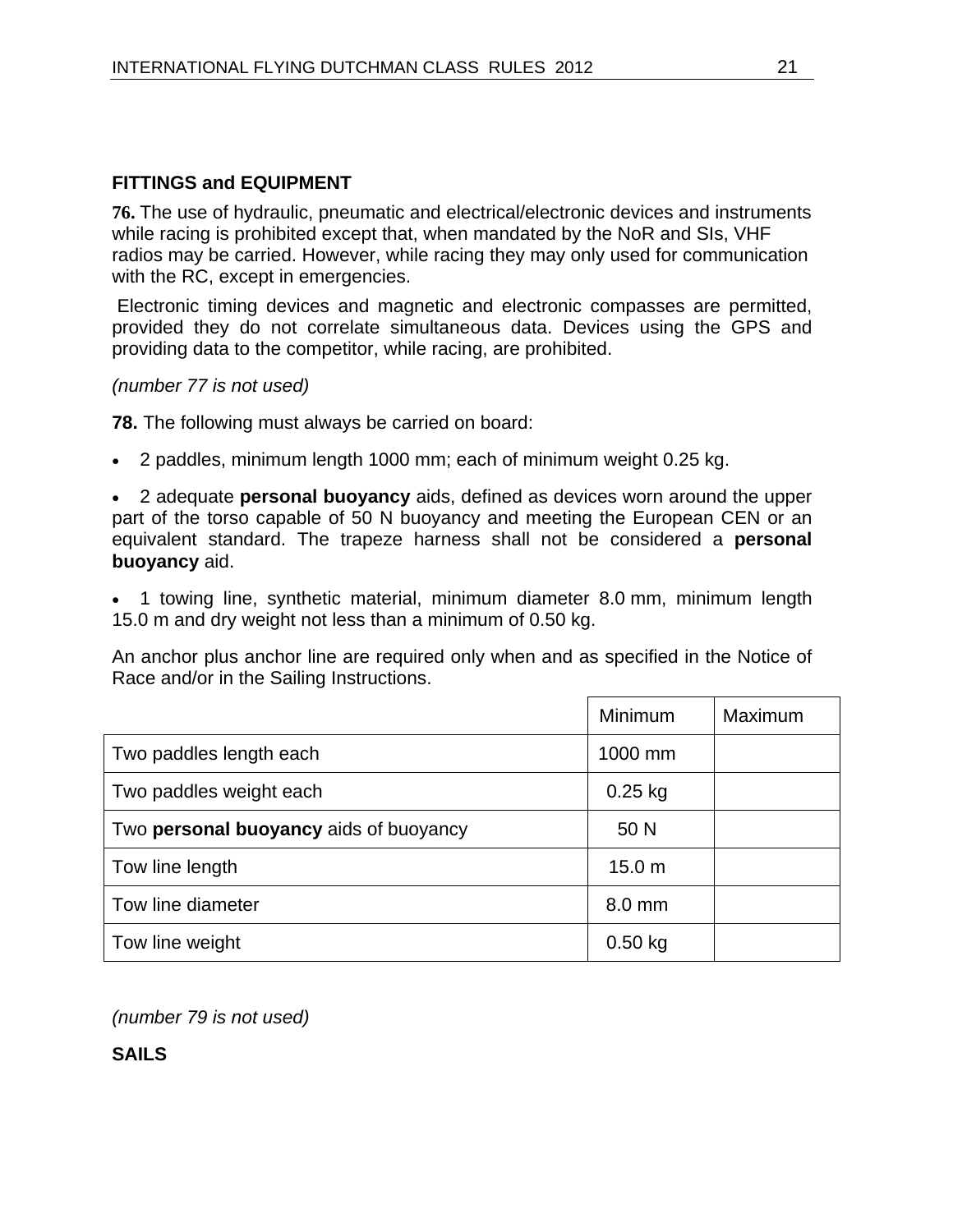**80.** The dimensions given on the sail plan are maximum, except the measurement giving the position of the top batten (minimum dimension). **Sails** must be of **woven ply** (Mylar or Kevlar are prohibited, see Rule 112.).

**81.** All **sails** must be **single woven ply**. The body of the mainsail and the Genoa must each be of a single colour except for **sail windows**, and markings in accordance with **ISAF** *RRS 77 and Appendix G*. Reinforcements are permitted without limitation but it must be possible to fold the **sail**, including reinforcements, by hand in any direction within an outside diameter of 8.0 mm.

#### **82. Double luff sails** are prohibited.

**83.** Sail openings, except eyelets, cringles and **windows**, are prohibited. **Windows** made of any material and with a total area that must not exceed a maximum of 1.00 m<sup>2</sup> in each **sail** are permitted, but only in the mainsail and in the Jib/Genoa.

*(number 84 is not used)*

#### **85. Emblems - Sail Letters – Numbers**

The class emblem shall be the letters **FD**. The sail number, letters and class emblem must be in accordance with the ISAF *RRS Appendix G*. In addition to ISAF *Appendix G1.1(b)* mainsails and spinnakers must carry national letters in home waters. ISAF *RRS Appendix G1.3 (e)* is modified such that national letters and sail numbers are not required on Genoas.

**86. After** a **mainsail** or spinnaker has passed **certification control**, the measurer shall stamp the sail with a certification stamp, and date and sign the **sail**. The certification stamp shall be at the tack of mainsails and Jib/Genoas, and at the head of spinnakers.

#### **JIB/GENOA** *(Note Rules 37 and 38 repeated for convenience)*

**37. The bearing point of the jib sheet** on its fairlead must be forward of a plane perpendicular to the deckline and 2000 mm along the deckline from the **transom**. It must be impossible to fix the bearing point of the jib sheet on its fairlead, or to extend the operational clew cringle of the jib, aft of this plane. The bearing point of the jib sheet on its fairlead must not exceed a maximum of 60 mm above the upper side of the deck. The bearing point of the jib sheet is the after most point of the bottom of the groove of a sheave, or the forward side of the opening of a fairlead for the jib sheet. (See Appendix C)

|                                                       | Minimum | Maximum |
|-------------------------------------------------------|---------|---------|
| Bearing point of jib sheet to transom, along deckline | 2000 mm |         |

**38.** When the **boat** is fully rigged with mast vertical, **sails** hoisted in racing trim and sheeted for windward sailing, no part of the jib luff wire, excluding cringles, shall project more than 5 mm forward as measured perpendicular to the luff, of an imaginary line drawn from a point on the deck line a maximum 5450 mm from the aft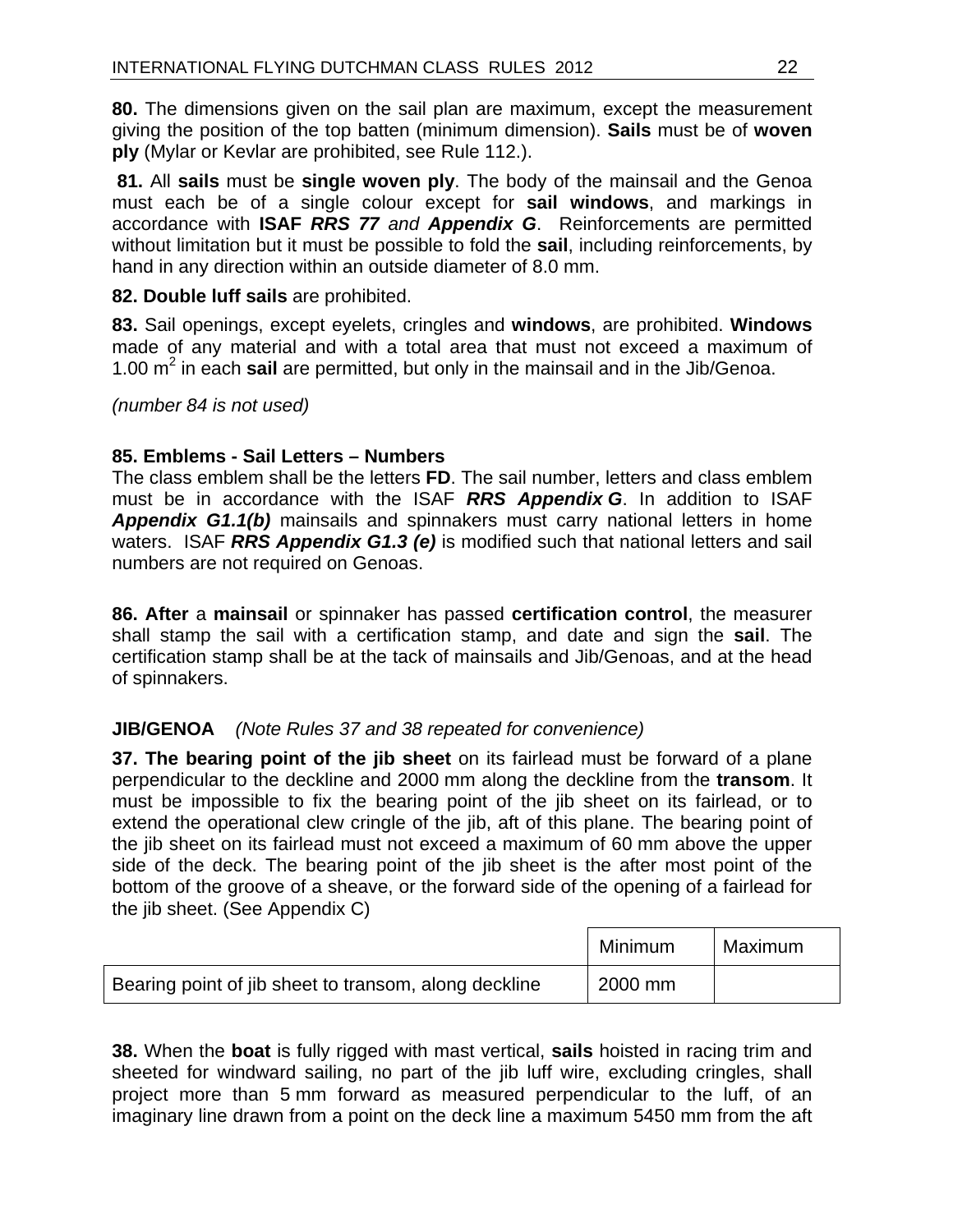side of the transom to a point on the front of the **mast** at a maximum 5250 mm above the deck line, that is below the lower edge of **Limit mark** (band) number 4. (See Appendices D and E)

**87.** No part of the jib/Genoa shall extend more than 15 mm in front of the forward edge of the luff wire when the luff is tensioned.

|                                                                                    | <b>Minimum</b> | Maximum         |
|------------------------------------------------------------------------------------|----------------|-----------------|
| Intersection of jib luff wire forward edge with deck<br>line, to transom           |                | 5450 mm         |
| Intersection of jib luff wire forward edge with mast<br>forward edge, to deck line |                | 5250 mm         |
| Jib/Genoa luff wire forward edge forward of line                                   |                | $5 \text{ mm}$  |
| Jib/Genoa extent forward of the LE of the luff wire                                |                | $10 \text{ mm}$ |

*(numbers 88-89 no longer used)*

**90.** *RRS 50.4* shall not apply

**91.** Elastic strips and regulating cords in or attached to the **foot** of the jib or Genoa are prohibited.

**92.** No headboard, battens or foot club are allowed in the jib.

**MAINSAIL** (See Appendices H and I)

**93.** Loose-footed mainsails are prohibited.

*(number 94 is not used)*

**95.** The **mainsail top Width** shall not exceed a maximum of 150 mm. (See Appendix I)

**96.** The mainsail when set must lie between the **upper point** and the **lower point** on the mast and the **outer point** on the **boom**, i.e. between the bands.

**97.** The **leech length** must not exceed a maximum of 6800 mm.

**98.** The **upper width** of the mainsail is the shortest distance from the **upper leech point**, which is 3400 mm from the **head point**, to the **luff**, and must not exceed a maximum of 1900 mm.

**99.** The extension of the upper edge of the inside of the upper **batten pocket** must meet the **luff** at a point a minimum of 1500 mm from the **head point** (the **luff** being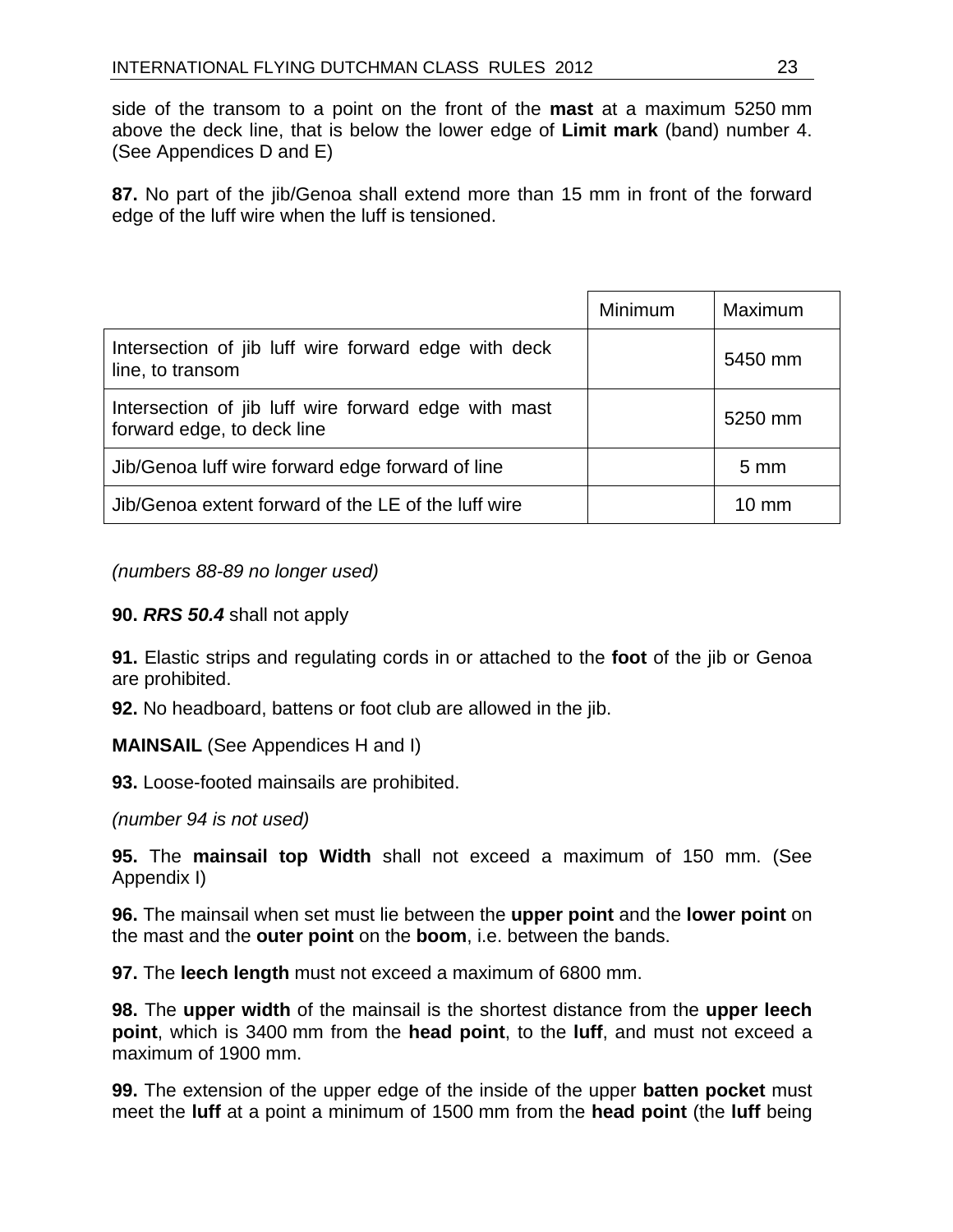stretched so as to remove wrinkles in the material of the **sail**). The distance from this point to the **leech**, measured along the inner edge of the upper batten pocket must not exceed a maximum of 1010 mm.(See Appendix I)

**100.** A maximum of 4 sail battens are permitted in the mainsail. The **batten pockets** must divide the **leech** into equal parts plus or minus 100 mm. The **batten pocket inside widths** must not exceed a maximum of 60 mm. The **batten pocket inside lengths** must not exceed a maximum of 1000 mm.

|                                                                                                               | <b>Minimum</b> | Maximum |
|---------------------------------------------------------------------------------------------------------------|----------------|---------|
| <b>Mainsail top Width</b>                                                                                     |                | 150 mm  |
| <b>Mainsail leech length</b>                                                                                  |                | 6800 mm |
| Mainsail upper width at 3400 mm                                                                               |                | 1900 mm |
| <b>Head point</b> to the intersection of upper edge of the<br>inside of the upper batten pocket with the luff |                | 1500 mm |
| <b>Leech</b> to the intersection of upper edge of the inside<br>of the upper batten pocket with the luff      |                | 1010 mm |

 *(number 101 no longer used)* 

**SPINNAKER** (See Appendix J)

**102.** Spinnakers must be symmetrical in form and construction.

**103.** The **luff lengths** must not exceed a maximum of 5500 mm.

**104.** The **Foot median** must not exceed a maximum of 6600 mm.

**105.** The straight-line distance from the **Clew points** to **the Mid foot point** must not exceed a maximum of 2050 mm. The **Foot Irregularity** must not exceed a maximum of 20 mm.

**106.** The **upper leech points** are at 2750 mm from the **head point**. The spinnaker **upper width** must not exceed a maximum of 3950 mm.

(number 107 no longer used)

**108.** The spinnaker headboard must not exceed a maximum of 150 mm in any direction.

|                        | Minimum | Maximum |
|------------------------|---------|---------|
| Spinnaker luff lengths |         | 5500 mm |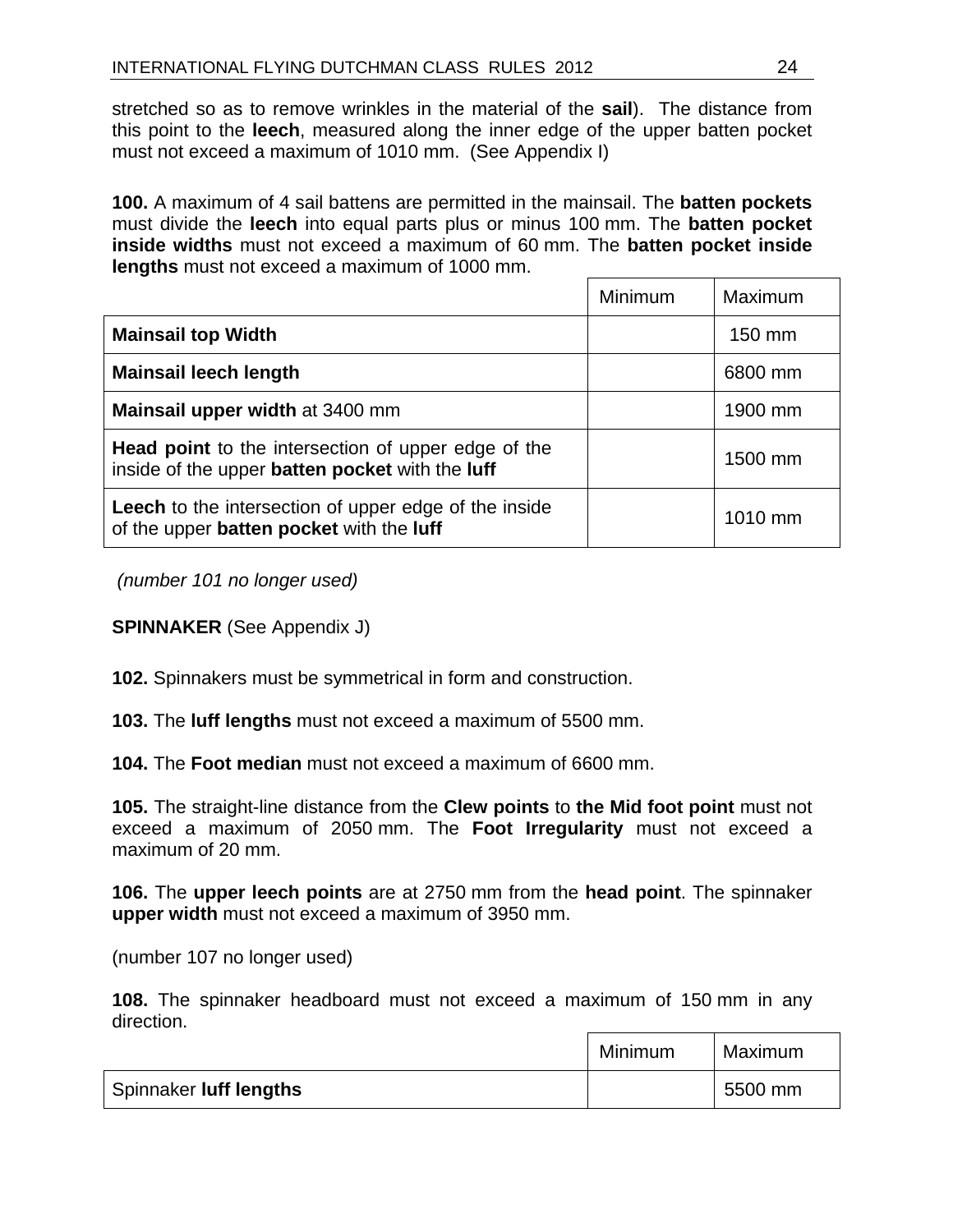| Spinnaker Foot median                            | 6600 mm          |
|--------------------------------------------------|------------------|
| spinnaker upper width at 2750 mm from head point | 3950 mm          |
| Spinnaker Clew points to the Mid foot point      | 2050 mm          |
| Spinnaker Foot Irregularity                      | $20 \text{ mm}$  |
| spinnaker headboard in any direction             | $150 \text{ mm}$ |

*(numbers 109-110 no longer used)* 

#### **CREW and EQUIPMENT**

**111.** The **crew** must consist of two persons.

#### **112. Expensive Materials**

Unusually expensive materials or equipment shall be deemed to be contrary to the spirit of the class and may be prohibited. Before using such materials and/or equipment, permission must be obtained from the General Committee of the IFDCO. Composite materials such as those incorporating boron and other materials of limited availability are prohibited. Carbon fibre (fibres of graphite) and/or aromatic polyamides (aramids) such as Kevlar (Dupont trade name) are prohibited in the **body of the sail**.

#### **113. Equipment Limitation**

a) In regatta series, certain limitations regarding equipment may be enforced when the notice of race and the sailing instruction contain the following provisions:

"This regatta series named by the state of the state of the state of the state of the state of the state of the state of the state of the state of the state of the state of the state of the state of the state of the state has limitations as to equipment in accordance with Rule 113."

b) Definition of regatta series: A regatta series is a number of races scheduled to be sailed on consecutive days (one or two days or rest days or non-sailing days do not break the sequence) or on two consecutive weekends or long weekends, for one points prize or title.

c) The limitations regarding equipment for a series are:

 1 mainsail, 1 spinnaker, 2 Genoas, 1 **mast**, 1 **boom**, 2 **spinnaker poles**, 1 **centreboard**, 1 **rudder**.

d) If there is any damage to the equipment as mentioned under subparagraph c), it is at the discretion of the jury to allow replacements.

e) Marking limited equipment: The equipment mentioned in c) shall be identified by clearly visible markings, which cannot be transferred to other equipment.

**114. Wet Clothing Weights** are to be determined as specified in ISAF *RRS Appendix H* and must be as specified below:

**Crew:** Total weight of clothing and equipment worn or carried, excluding trapeze harness, socks and shoes, must not exceed a maximum of 10.0 kg

**Helmsman:** Total weight of clothing and equipment worn must not exceed a maximum of 7.0 kg; weighed as for the **crew**.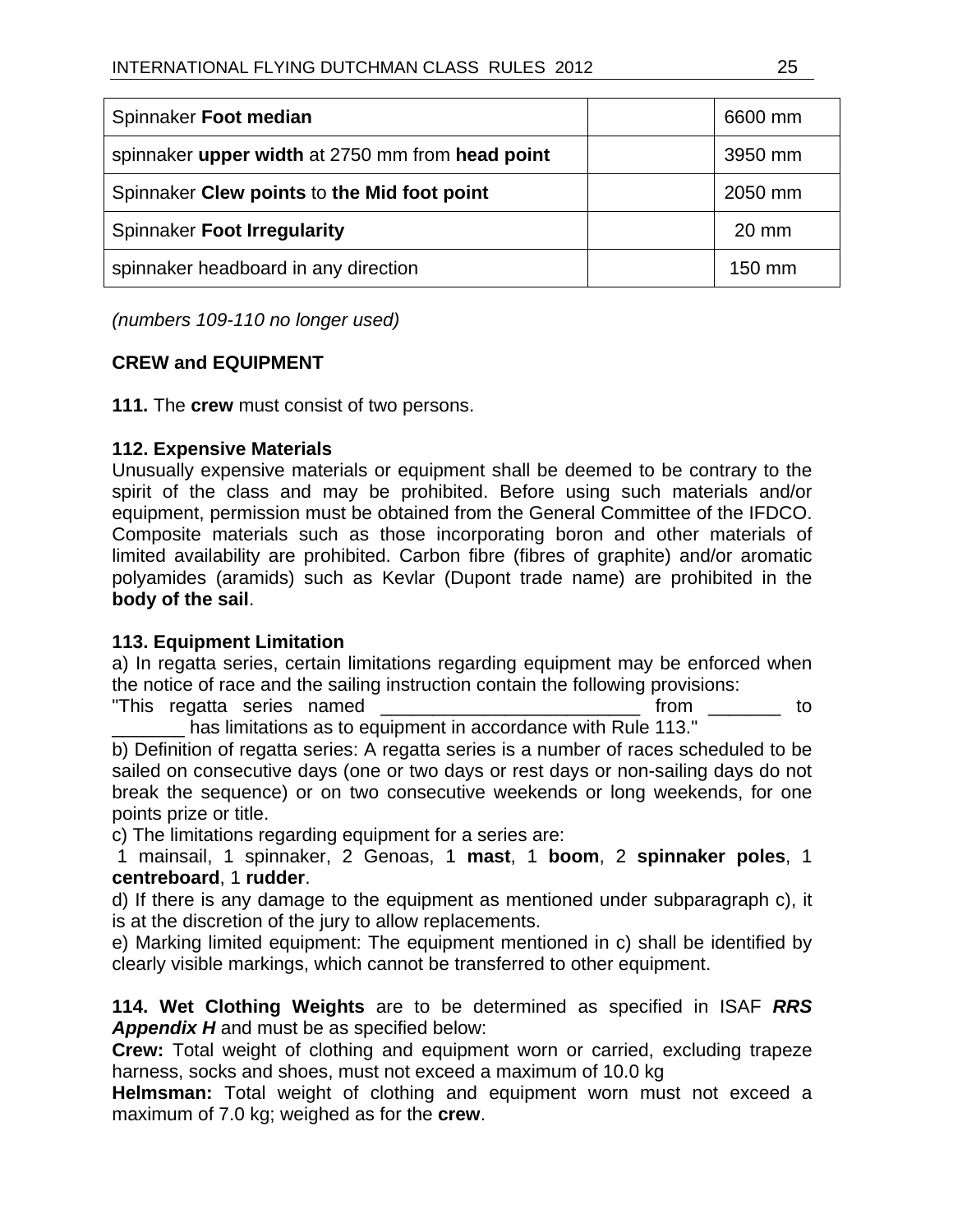*(numbers 115-116 no longer used)* 

#### **117. Shoes**

The soles of the **crew's** footwear (trapeze man) must not be thicker than 30 mm.

*(numbers 118-120 no longer used)* 

**121.** *RRS 42* **Propulsion** All of ISAF *RRS 42.3(c)* is altered (as permitted by ISAF *RRS 86.1 (c))* to read as follows:

On a free leg of the course, the following actions are permitted for the sole purpose of accelerating a **boat** down the face of a wave (surfing) or, when planing conditions exist, responding to an increase in the velocity of the wind:

Not more than a maximum of three rapidly-repeated trims and releases of any **sail** (pumping). There must be no further pumping with respect to that wave or increase of wind.

#### *Equipment required for measurement.*

- *a. Copy of current Class rules and Mylar measurement plan*
- *b. Triplicate measurement form (White, green. and blue)*
- *c. Stamps for marking the boat and gear*
- *d. Self-adhesive paper (pencil etc.) for marking station points*
- *e. Set of certified official templates*
- *f. 3 padded trestles*
- *g. Accurate weighing machine (up to 150 kg, 0.1 kg)*
- *h. Accurate weighing machine (up to 15 kg, 0.1 kg)*
- *i. 7 m fine strong thin line*
- *j. 10 m steel tape*
- *k. 2 or 3 m steel tape*
- *l. Two 150 mm, 0.5 mm steel rules*
- *m. Micrometer*
- *n. Callipers of the inside and outside type*
- o. *Centreboard thickness gauge (23 mm)*
- *p. Feeler gauges, 0.10 and 2.0 mm*
- *q. 2 mm feeler*
- r. *1000 mm straight edge*
- s. *1100 mm flexible batten*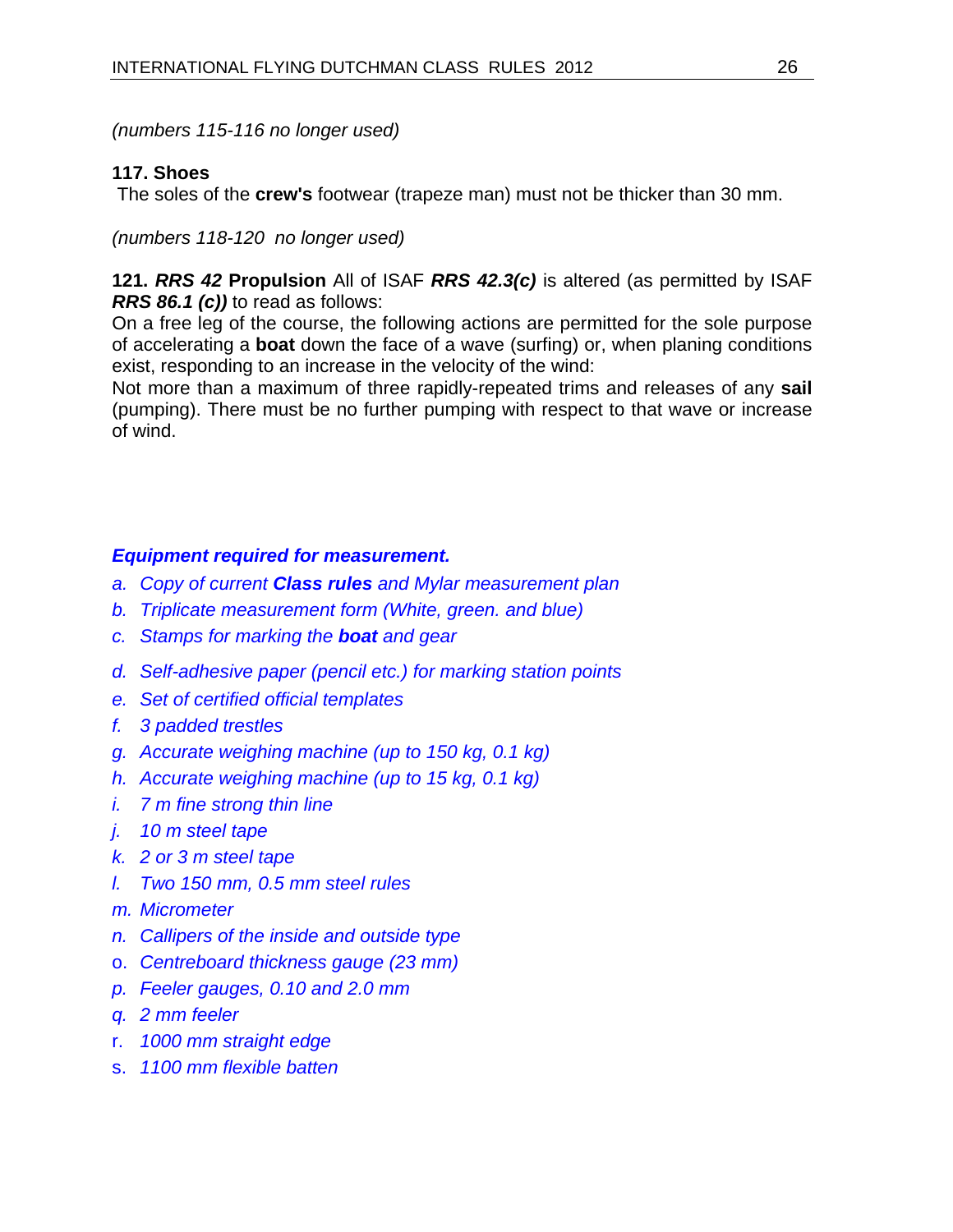

**Appendices**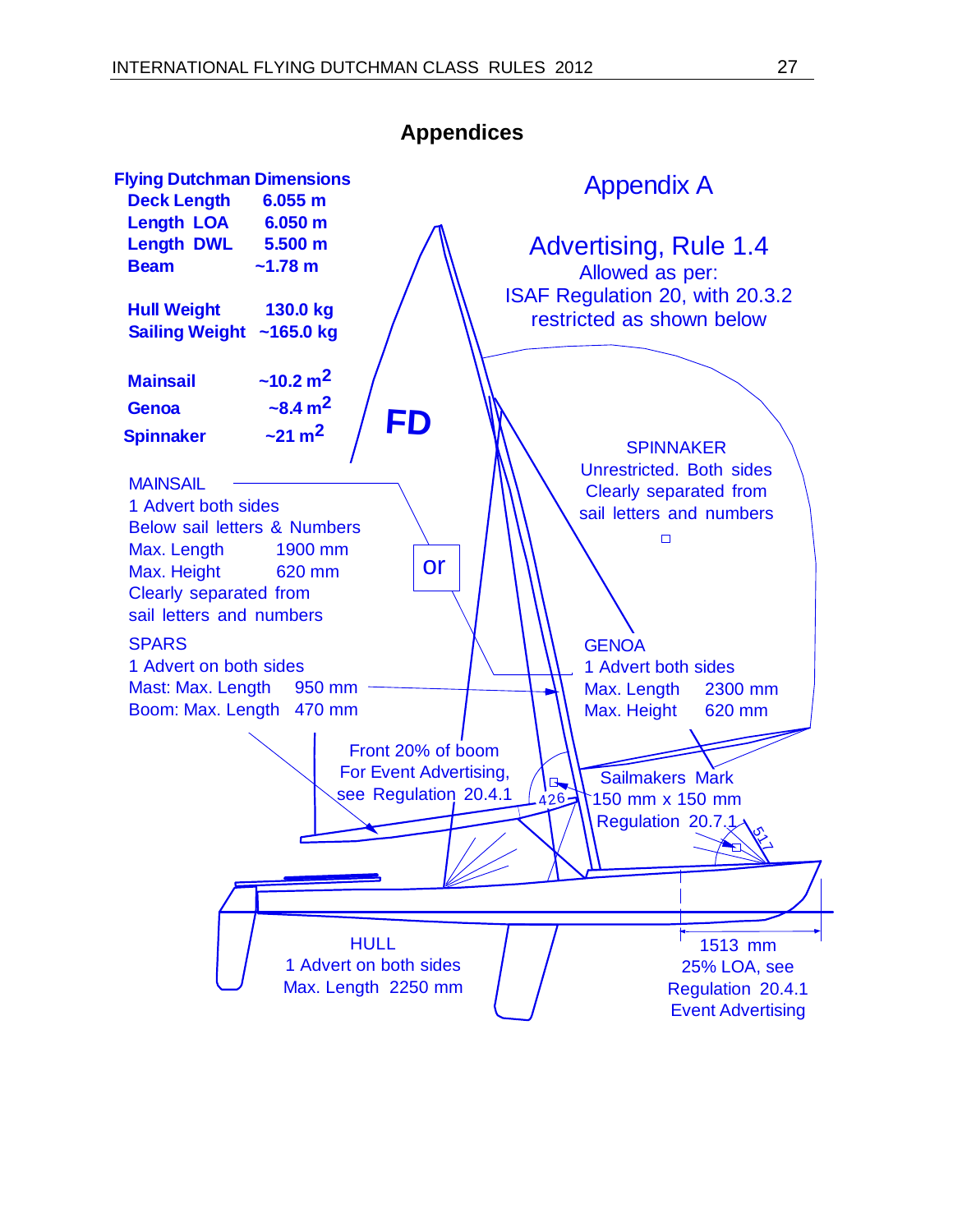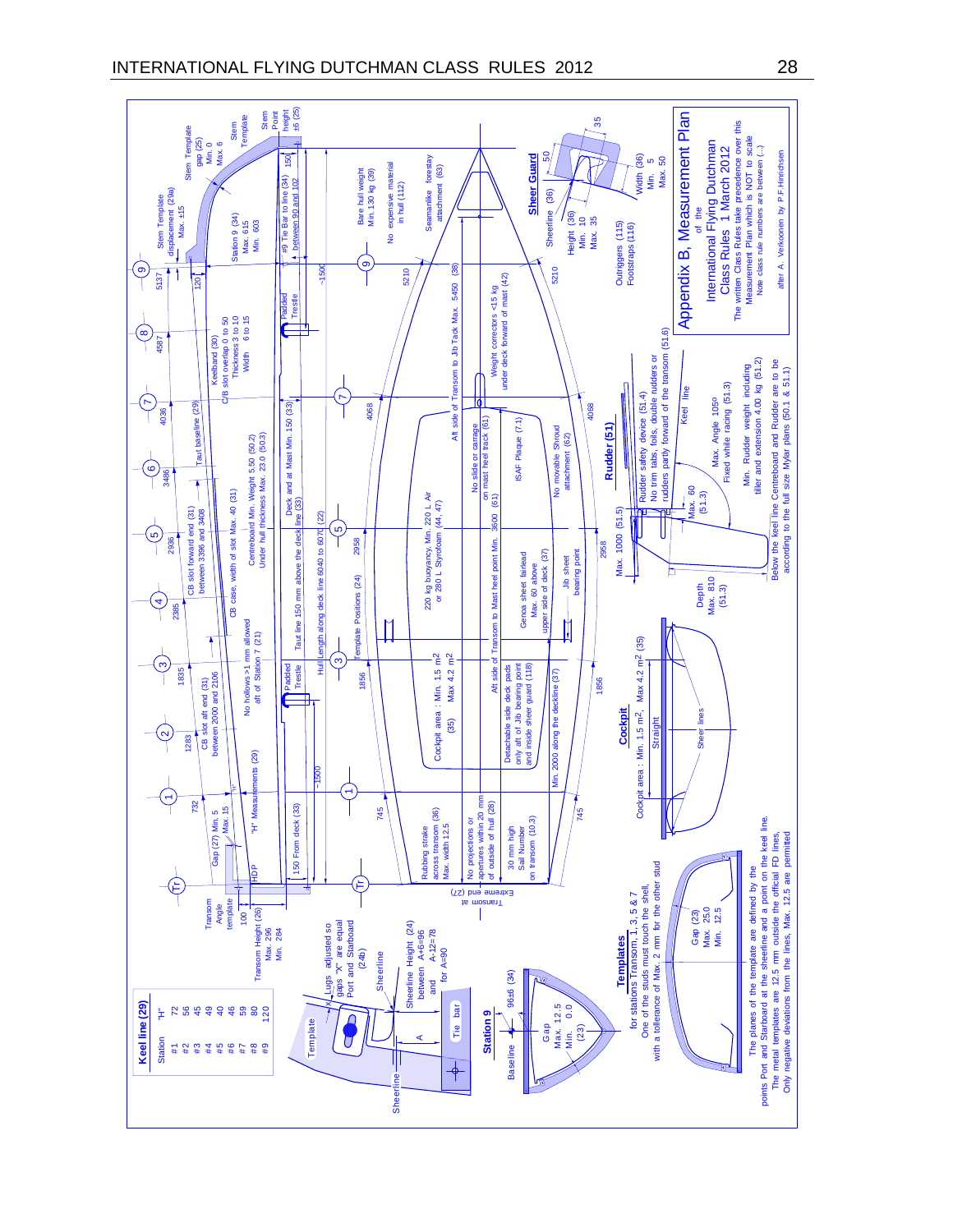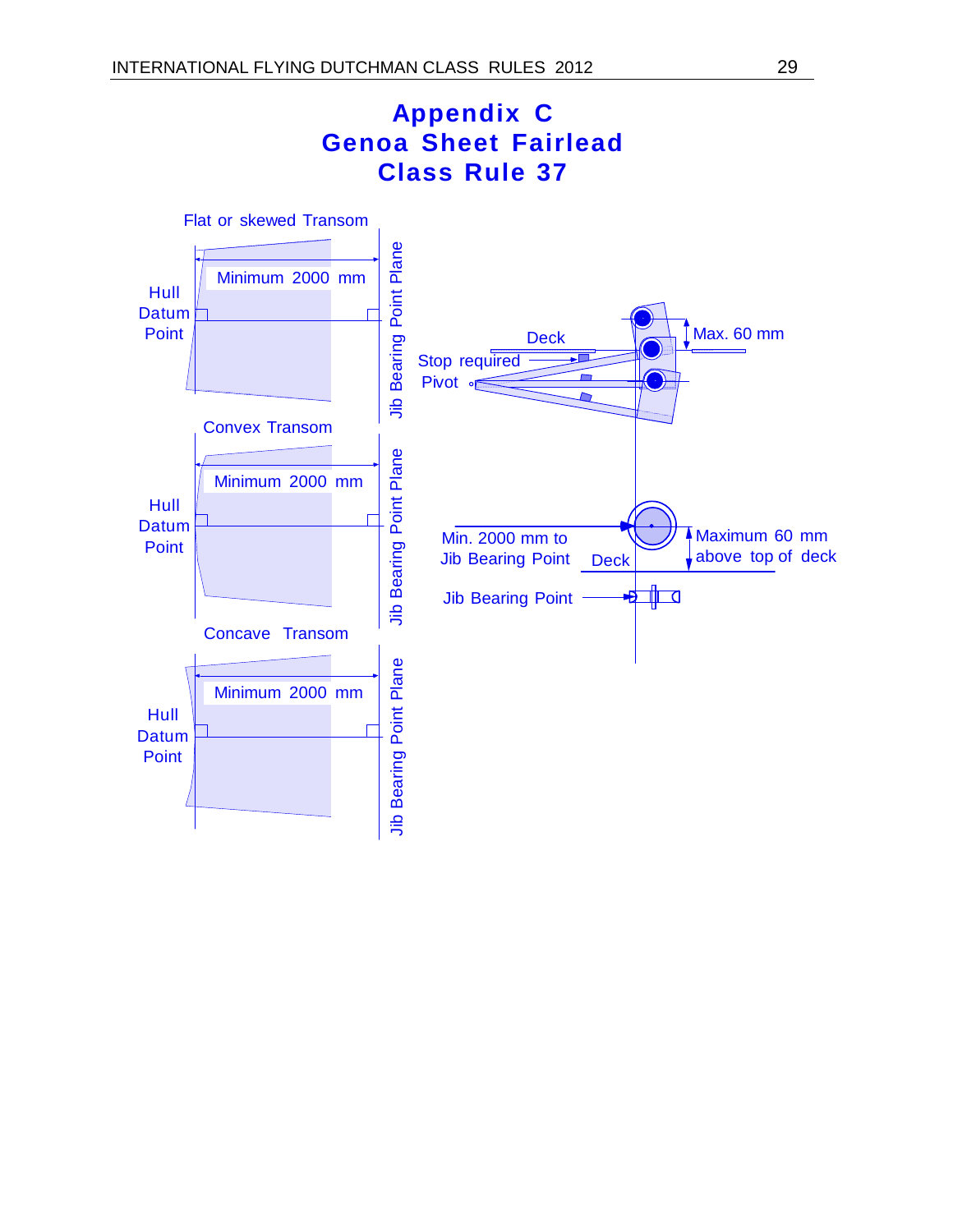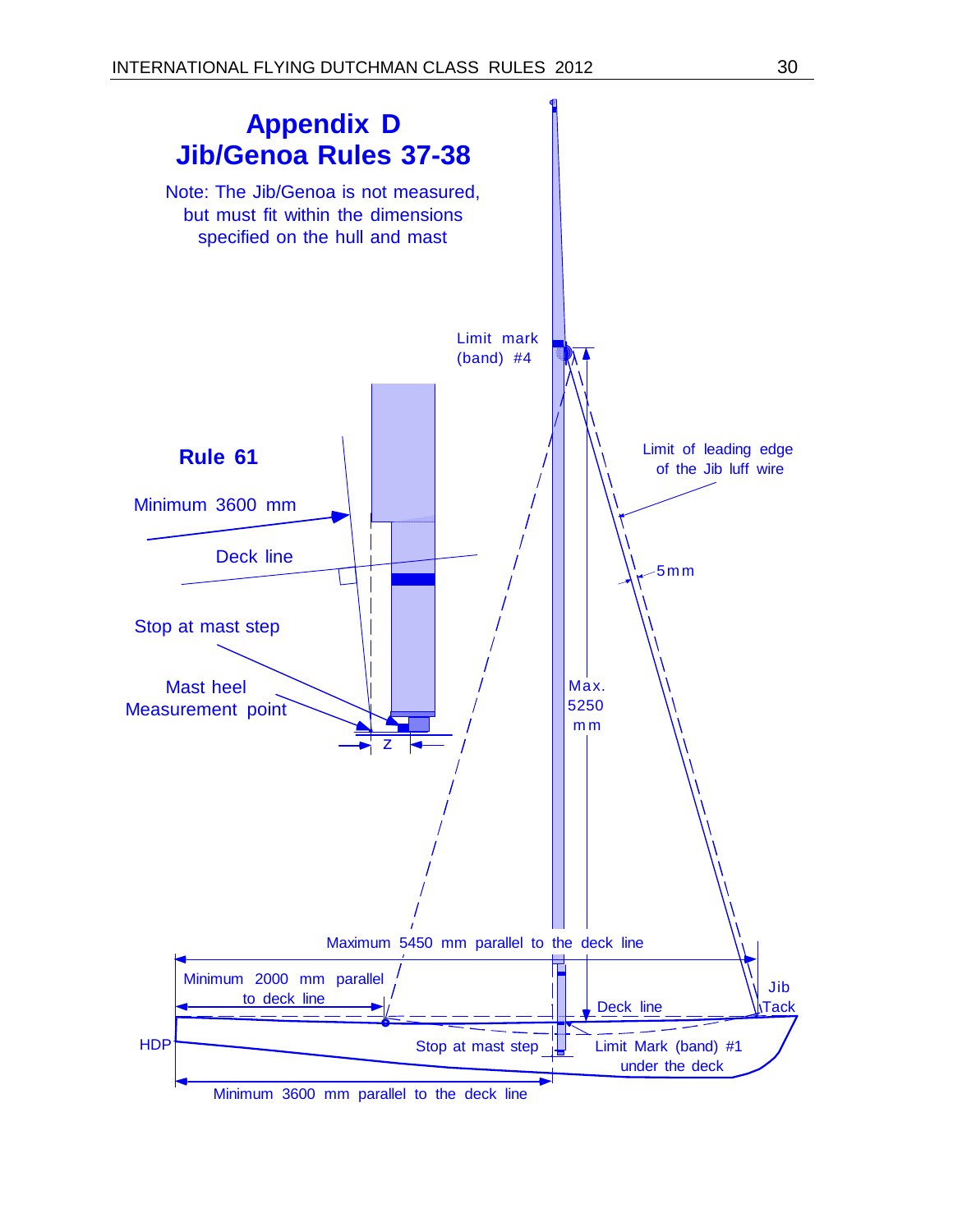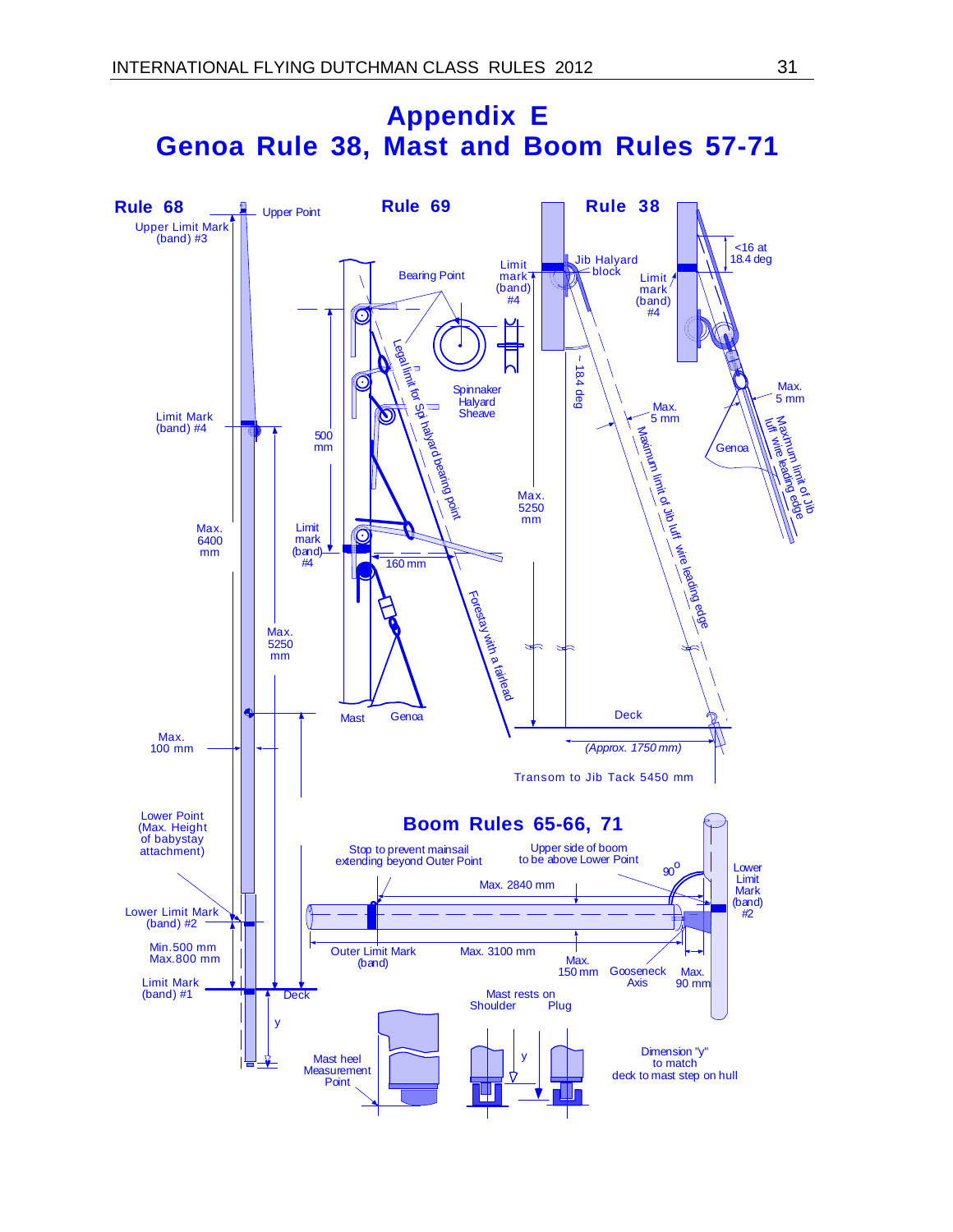

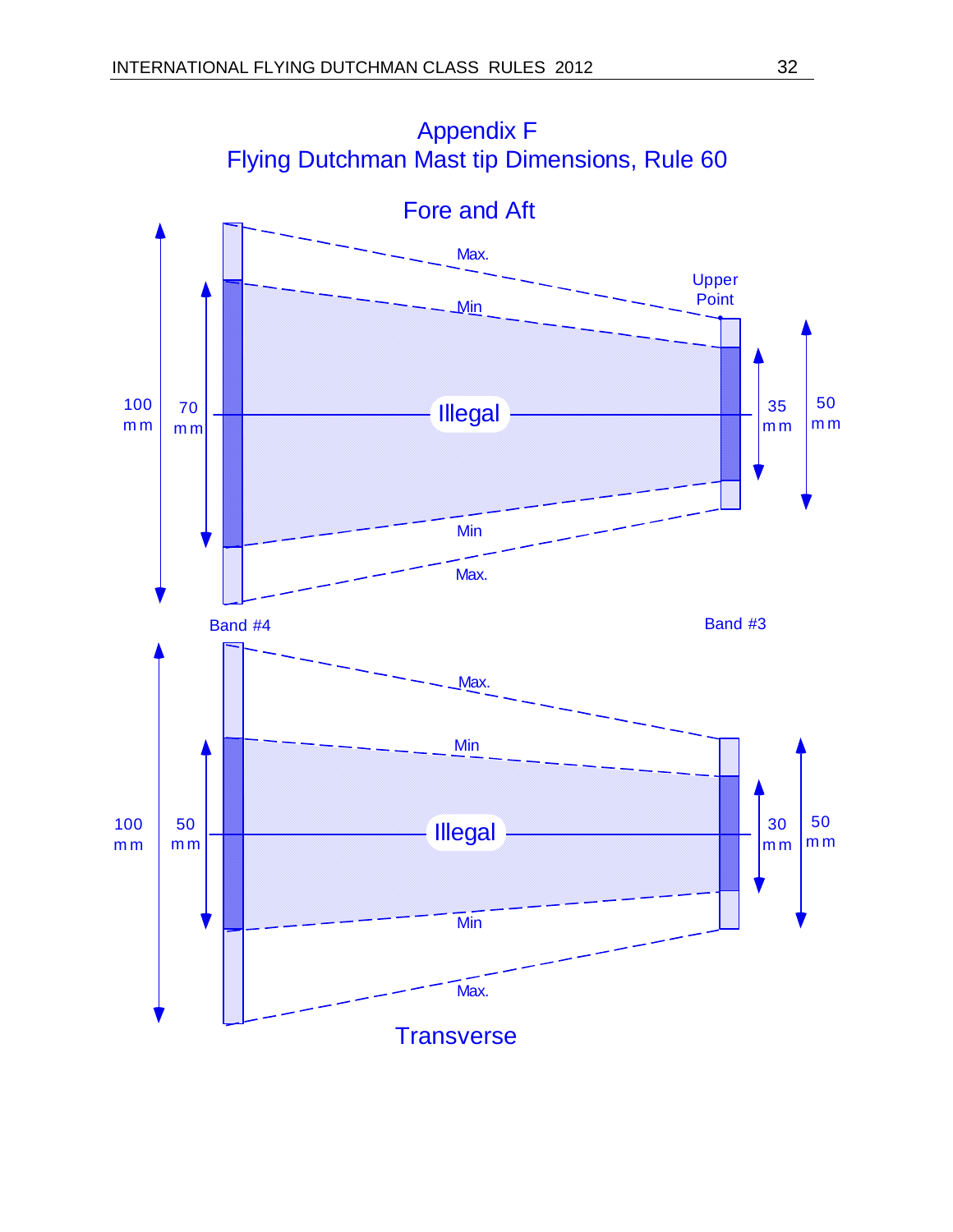

Notes: Only under keel line part must conform

Dashed lines are advised shapes and dimensions only

Keel line drawn perpendicular to C/B leading edge, at Max. depth.

Leading edge of rudder drawn at 1050 to keel line, at Max. Depth Dimensions in mm, (suggested in brackets), *(derived in italics).*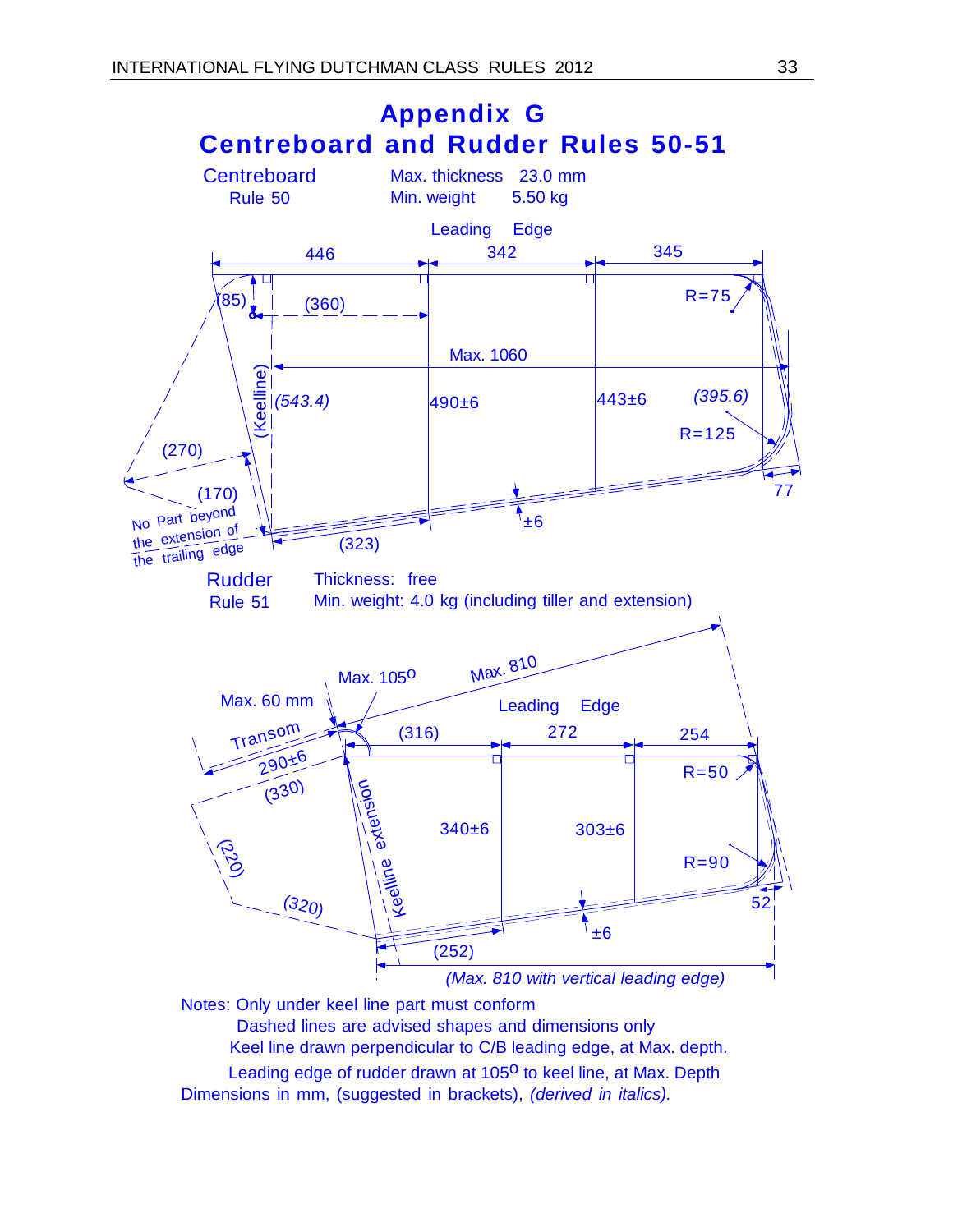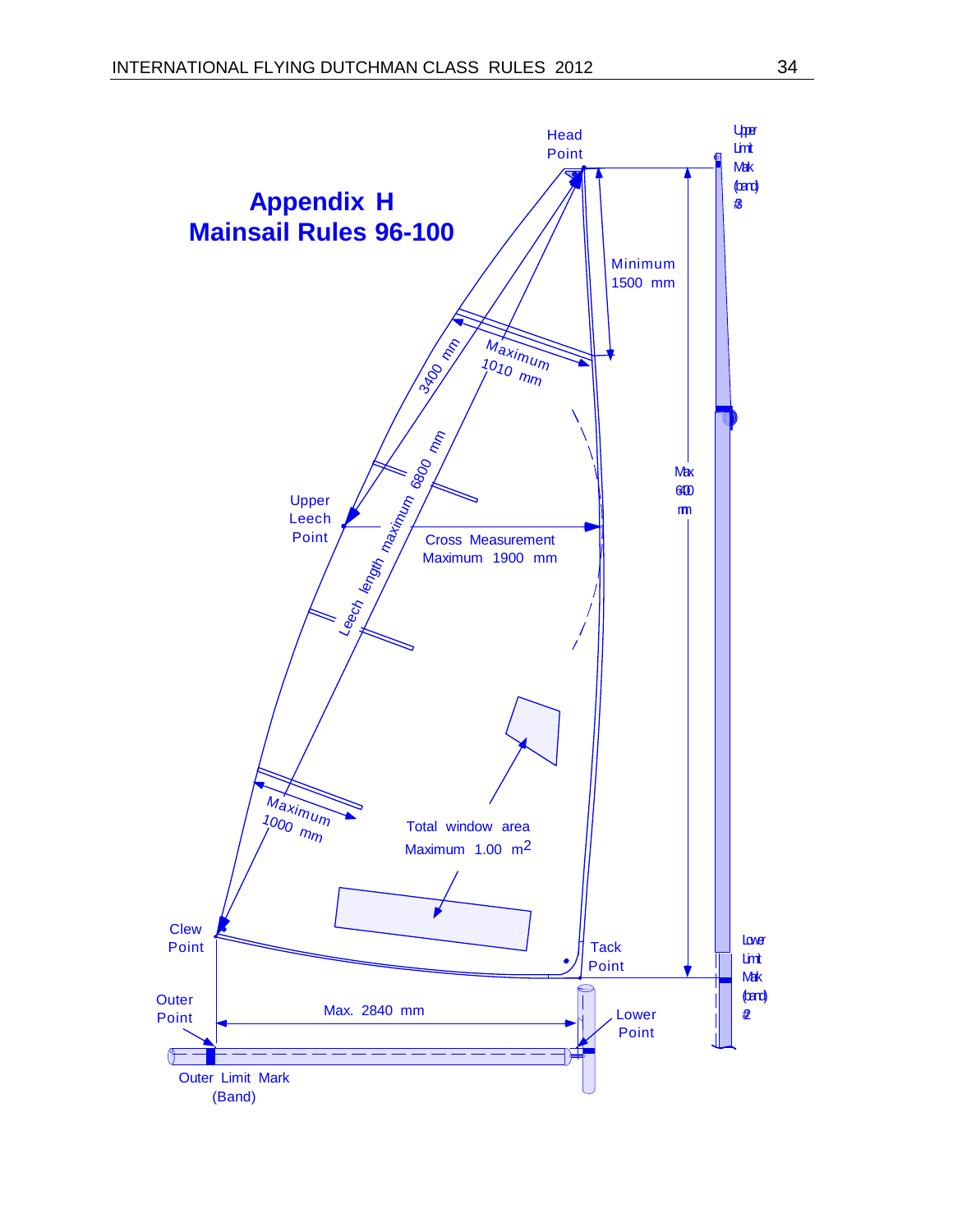

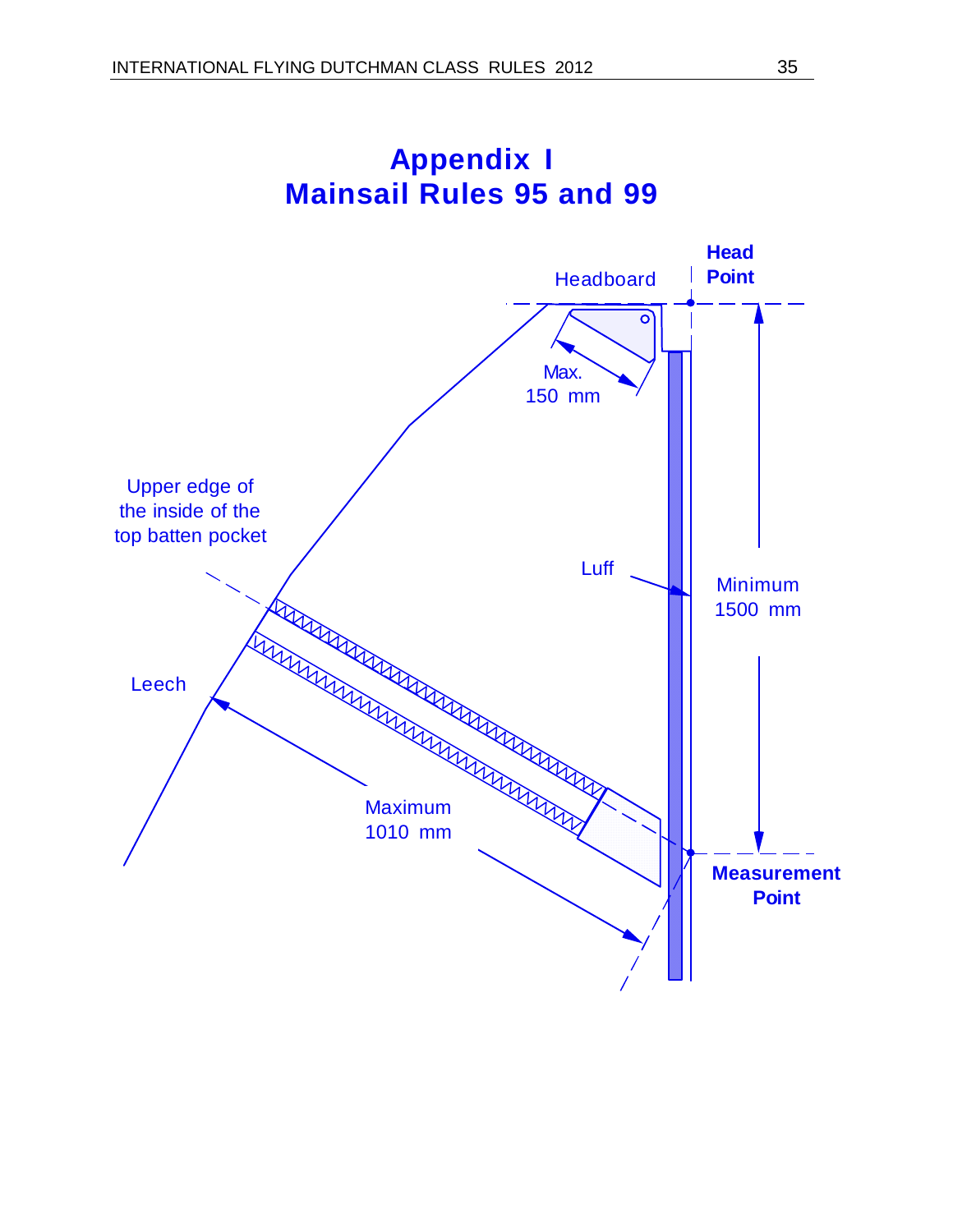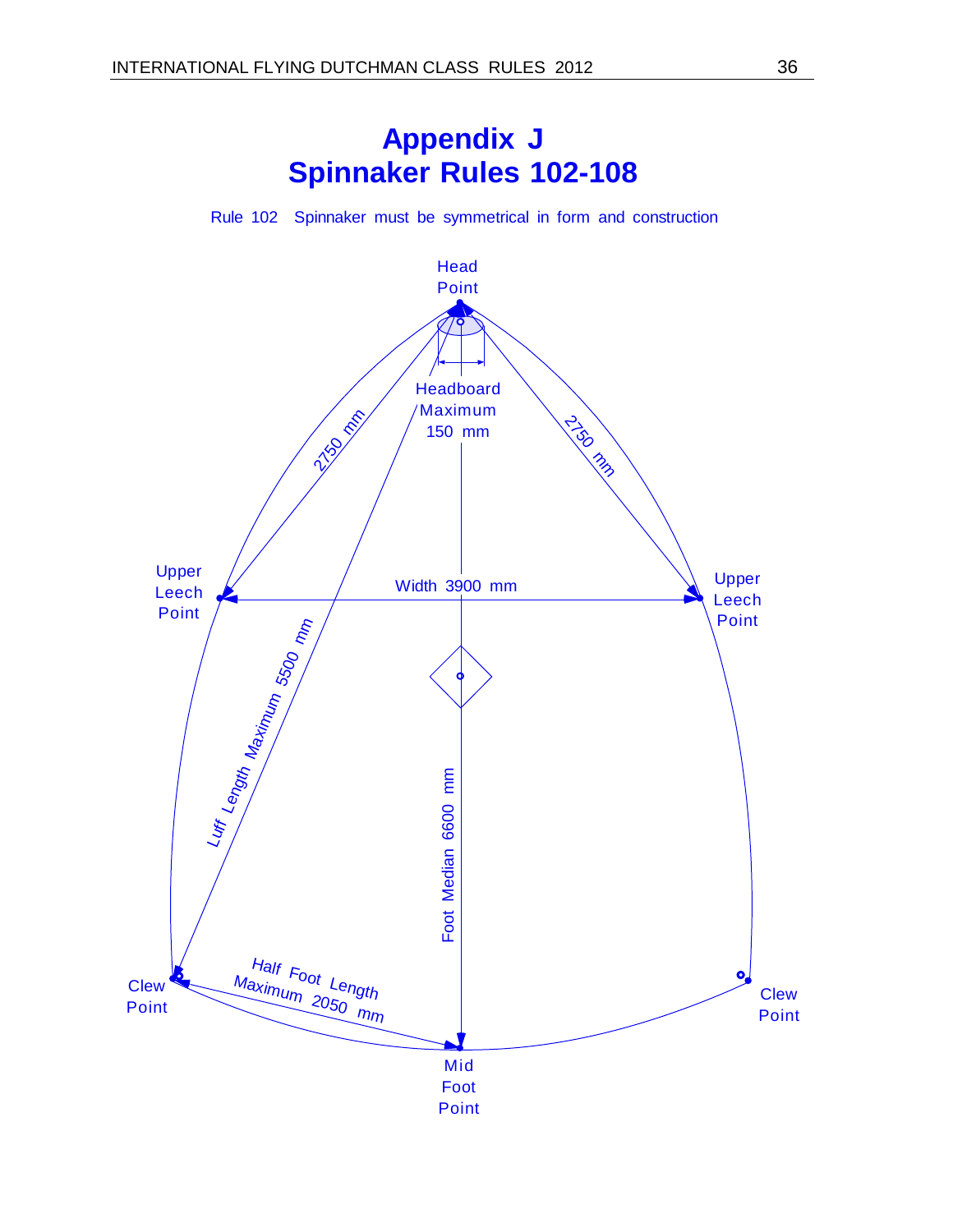### **Appendix K**  Full size drawing, AutoCad file and Spreadsheet of Bezier curves available from IFDCO

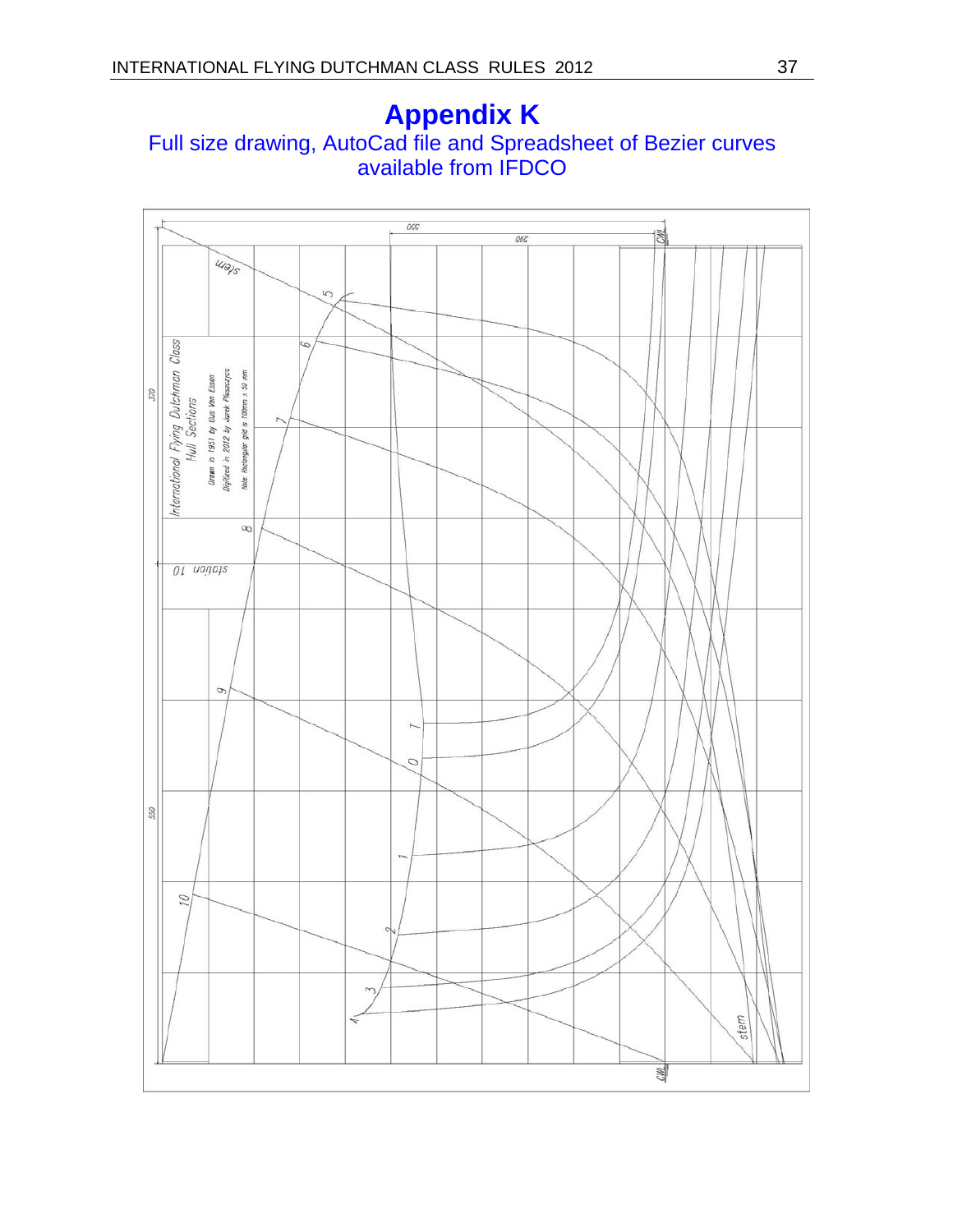